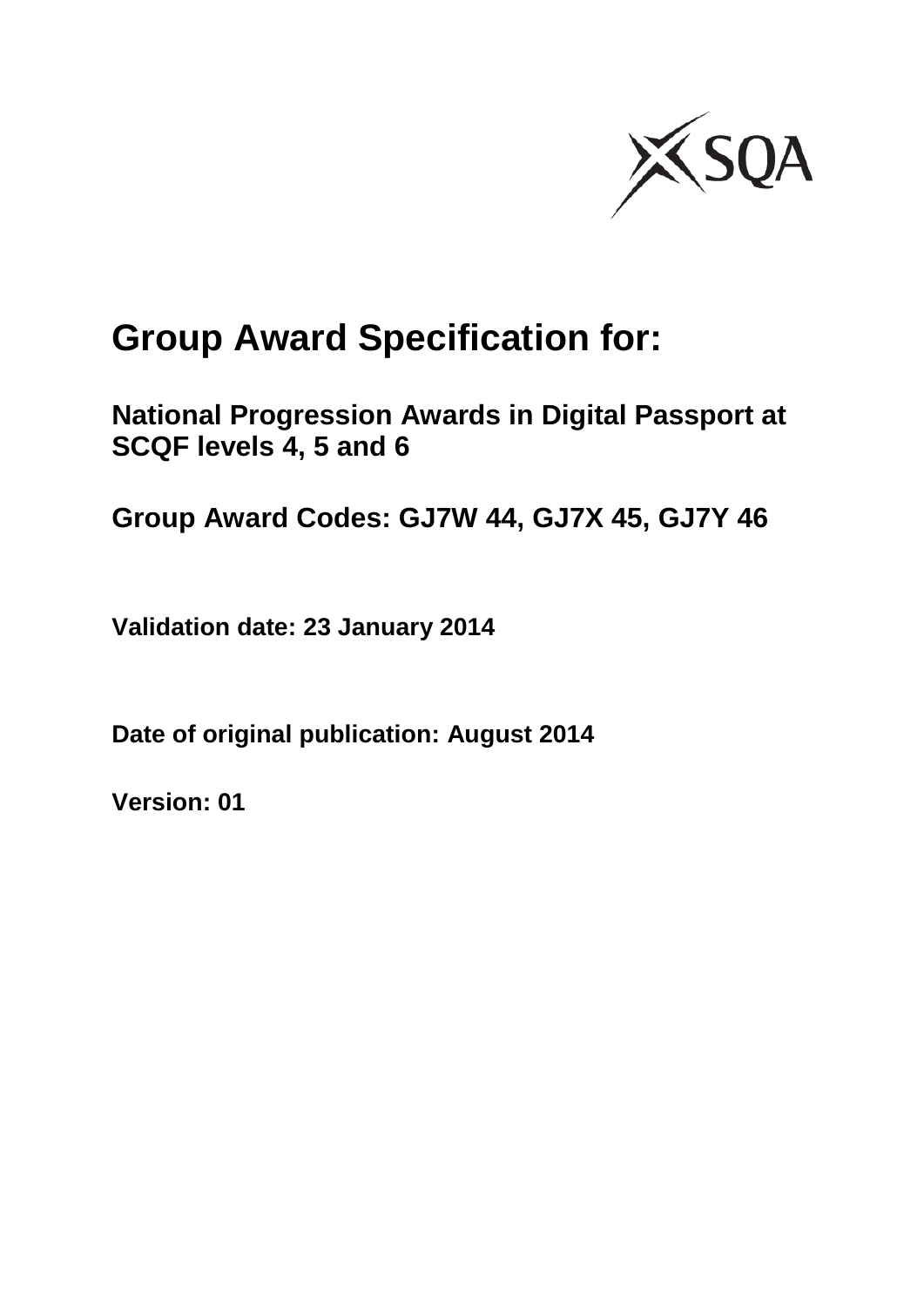## **Contents**

| 2 |     |                                                                                  |  |
|---|-----|----------------------------------------------------------------------------------|--|
|   | 2.1 |                                                                                  |  |
| 3 |     |                                                                                  |  |
|   | 3.1 |                                                                                  |  |
|   | 3.2 |                                                                                  |  |
| 4 |     |                                                                                  |  |
|   | 4.1 |                                                                                  |  |
| 5 |     |                                                                                  |  |
|   | 5.1 |                                                                                  |  |
|   | 5.2 | Mapping of National Occupational Standards (NOS) and/or trade body               |  |
|   |     | standards                                                                        |  |
|   | 5.3 | Mapping of Core Skills development opportunities across the qualification(s)  11 |  |
|   | 5.4 |                                                                                  |  |
| 6 |     |                                                                                  |  |
|   | 6.1 |                                                                                  |  |
|   | 6.2 |                                                                                  |  |
|   | 6.3 |                                                                                  |  |
|   | 6.4 |                                                                                  |  |
|   | 6.5 |                                                                                  |  |
| 7 |     |                                                                                  |  |
| 8 |     |                                                                                  |  |
| 9 |     |                                                                                  |  |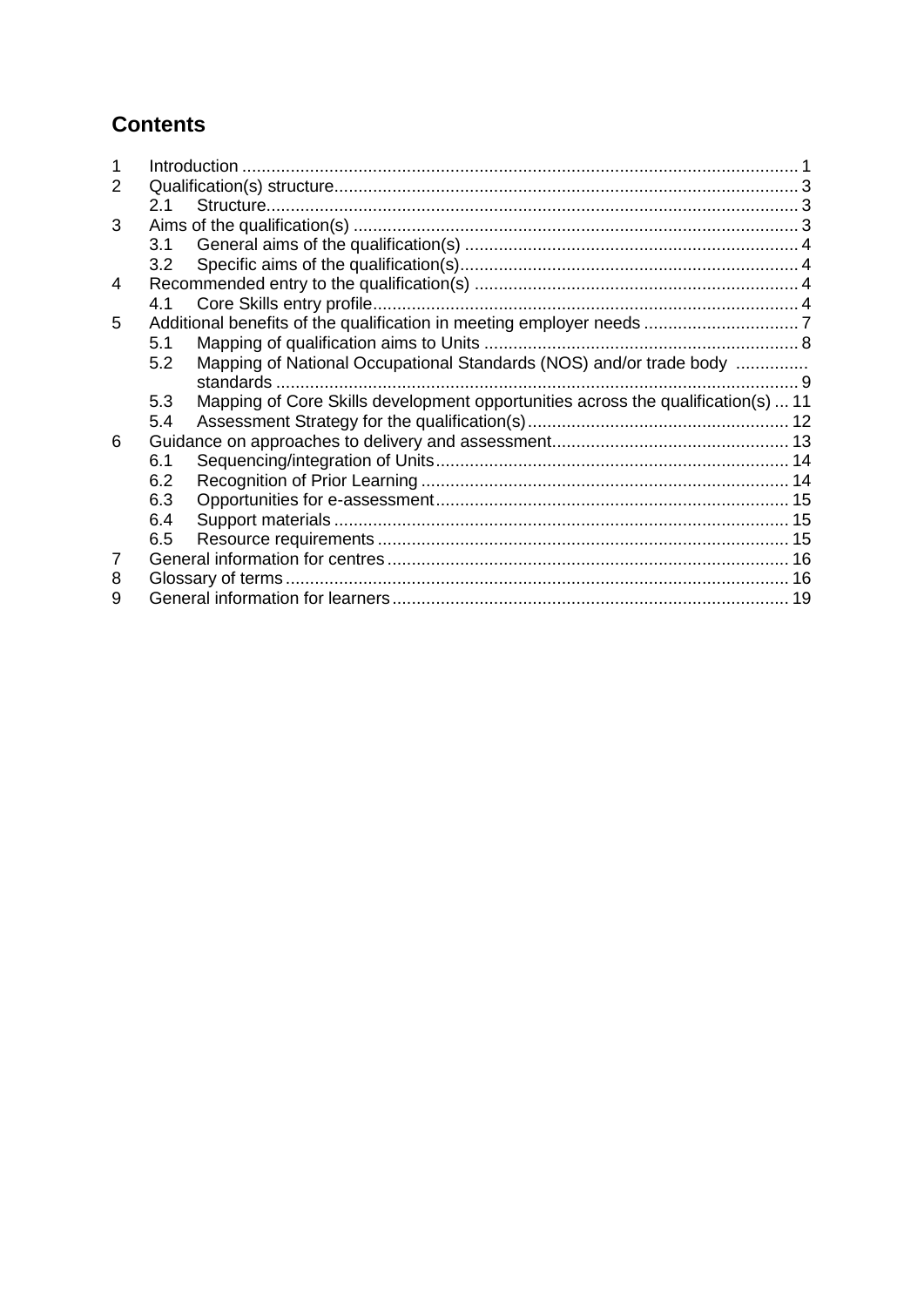# <span id="page-2-0"></span>**1 Introduction**

This document was previously known as the Arrangements document. The purpose of this document is to:

- assist centres to implement, deliver and manage the qualification
- provide a guide for new staff involved in offering the qualification
- inform course managers teaching staff, assessors, learners, employers and HEIs of the aims and purpose of the qualification
- provide details of the range of learners the qualification is suitable for and progression opportunities

The proposed awards stem from the process of reviewing the present National Progression Awards in PC Passport at SCQF levels 4, 5 and 6. The review process revealed the need to move beyond the provision of opportunities to develop competencies in the handling of standard applications and to provide qualifications which underpin digital literacy in contexts which are compatible with contemporary online computing technologies.



A comprehensive survey was carried out which demonstrated a clear demand for a new qualification. 90% of the respondents supported the development of the new qualification with 66% willing to introduce the new qualification as soon as it was available.

There was unanimous support for the proposed hierarchical structure with its embedded progression, for the focus on updating the content to include, eg social media and for the inclusion of Core Skills and skills related to employment.

The survey also demonstrated a clear call for an approach to assessment which avoided the need for the over use of checklists. There was an overwhelming support for the use of an eportfolio as the main assessment instrument.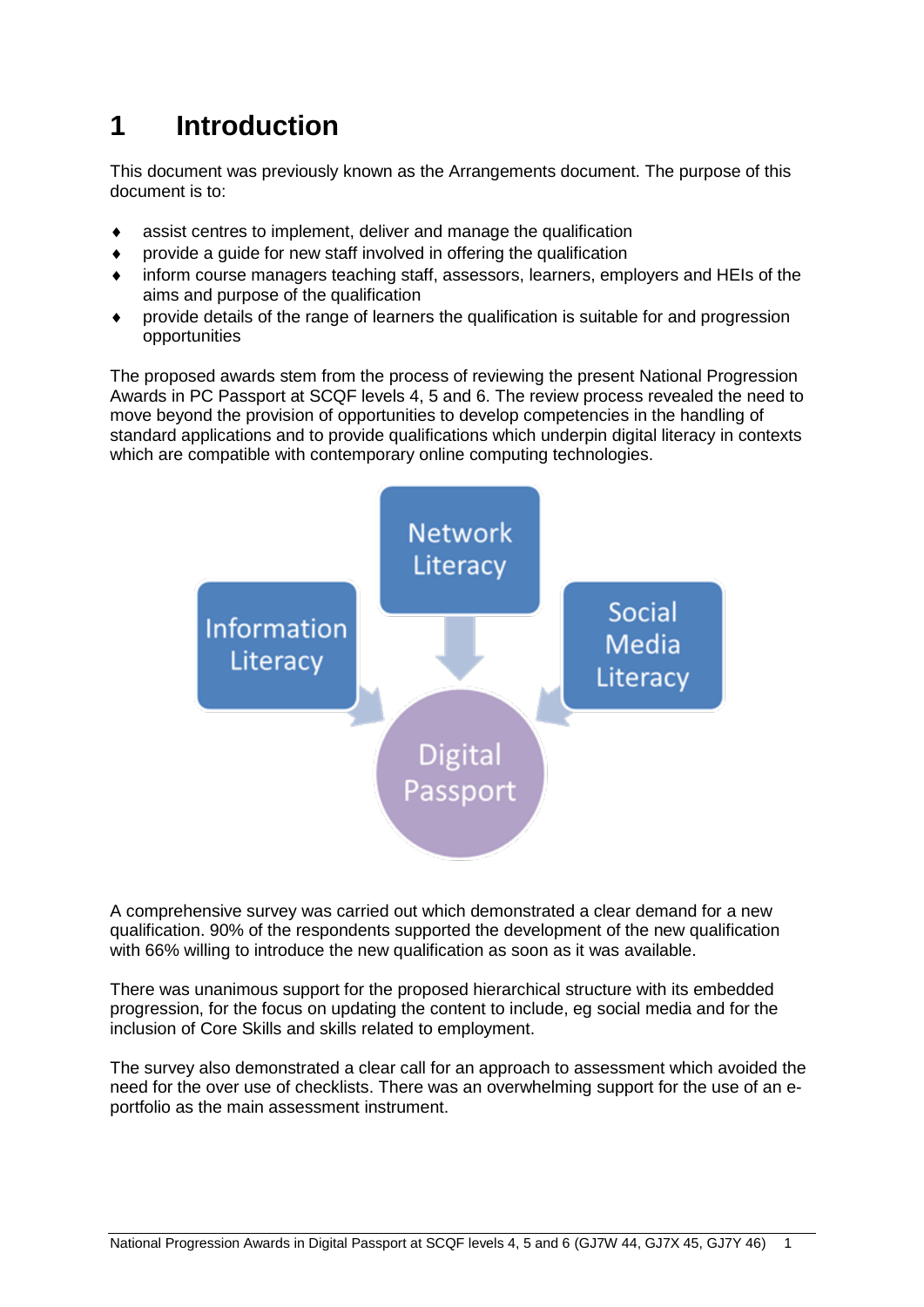A key factor in the development process was the need to take into account the increasing focus at national and European level on the development of Digital Literacy. This focus emphasised the need to include in the design of the qualification: technical skills, productivity skills, communication skills, information literacy, network literacy, social literacy and cognitive development.

This focus stems from the recognition that digital literacy is essential for success in the digital economy, education, and social life and acknowledges the fact that developing the capability to understand the fundamentals of digital participation, information handling, online collaboration and an awareness of networks is essential for learners preparing to contribute to and engage in contemporary society.

The National Progression Awards in Digital Passport at SCQF levels 4, 5 and 6 represent an additional, essential, vocational qualification at each level providing a clear progressive context and structure for the development of key contemporary knowledge and skills.



#### **The range of learners the qualification is suitable for**

The qualification is suitable for a wide range of learners:

- for candidates lacking in technology skills wishing to enter the workplace
- for learners wishing to develop and enhance digital skills to support their learning across a wide range of curricular areas
- for S3 to S6 school pupils who will undertake the qualification as a broadening of the Computing Science curriculum.
- for students at colleges who will be using the NPAs within full or part-time college programmes such as part of a NC in Computing with Digital Media<sup>1</sup>
- for adults returning to education with an interest in developing fundamental skills relevant to accessing Internet based resources effectively and efficiently.

#### **Relevance for Employment Opportunities**

The qualifications will enable learners to develop a range of knowledge and skills which are fundamental to the development of digital literacy. That knowledge and those skills are directly relevant to the world of business and employment and as such are important elements in the portfolio of skills and knowledge which a learner takes to the job market.

 $1$  Revised (2014) NC in Digital Media Computing awards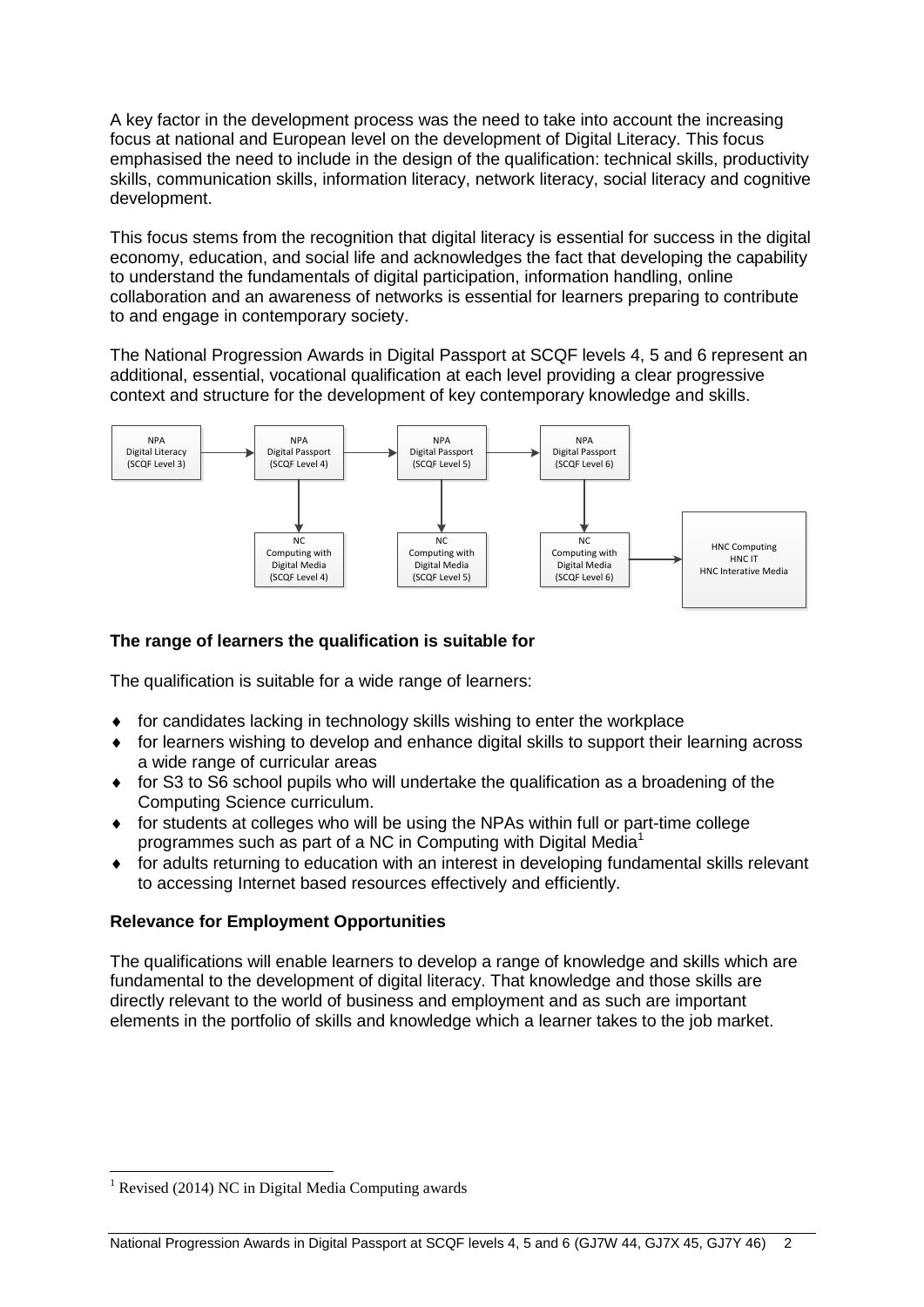# <span id="page-4-0"></span>**2 Qualification(s) structure**

At each of the SCQF levels 4, 5 and 6 the Group Award is made up of 3 SQA Unit credits.

At each level of the award there are three mandatory Units comprising 18 SCQF credit points.

A mapping of Core Skills development opportunities is available in Section 5.3.

### <span id="page-4-1"></span>**2.1 Structure**

| 4 code      | 2 code | <b>Unit title</b>           | <b>SQA</b><br>credit | <b>SCQF</b><br>credit<br>points | <b>SCQF</b><br>level |
|-------------|--------|-----------------------------|----------------------|---------------------------------|----------------------|
| <b>H7E9</b> | 44     | <b>Information Literacy</b> |                      | 6                               |                      |
| H7EA        | 44     | <b>Network Literacy</b>     |                      | 6                               |                      |
| H7EB        | 44     | Social Media Literacy       |                      | 6                               |                      |
| H7E9        | 45     | <b>Information Literacy</b> |                      | 6                               | 5                    |
| H7EA        | 45     | <b>Network Literacy</b>     |                      | 6                               | 5                    |
| H7EB        | 45     | Social Media Literacy       |                      | 6                               | 5                    |
| <b>H7E9</b> | 46     | <b>Information Literacy</b> |                      | 6                               | 6                    |
| H7EA        | 46     | <b>Network Literacy</b>     |                      | 6                               | 6                    |
| H7EB        | 46     | Social Media Literacy       |                      | 6                               | 6                    |

The awards at SCQF levels 4, 5 and 6 have simple hierarchical structures. At each level:

- all three Units are mandatory
- ◆ all three Units at each level at have three Outcomes.

The progression through SCQF levels 4, 5 and 6 is accomplished by embedding increasing:

- complexity of content, eg from the personal to the community then to the business and political uses of social media
- levels of opportunity to develop cognitive skills, eg from description, to explanation, to evaluation
- levels of opportunities to develop practical skills, eg from presenting to remixing to creating information

# <span id="page-4-2"></span>**3 Aims of the qualification(s)**

The award aims to provide a structured progression of learning contexts in which to develop a range of skills and knowledge designed to underpin key aspects of digital literacy: technical skills, productivity skills, communication skills, information literacy, network literacy and social literacies.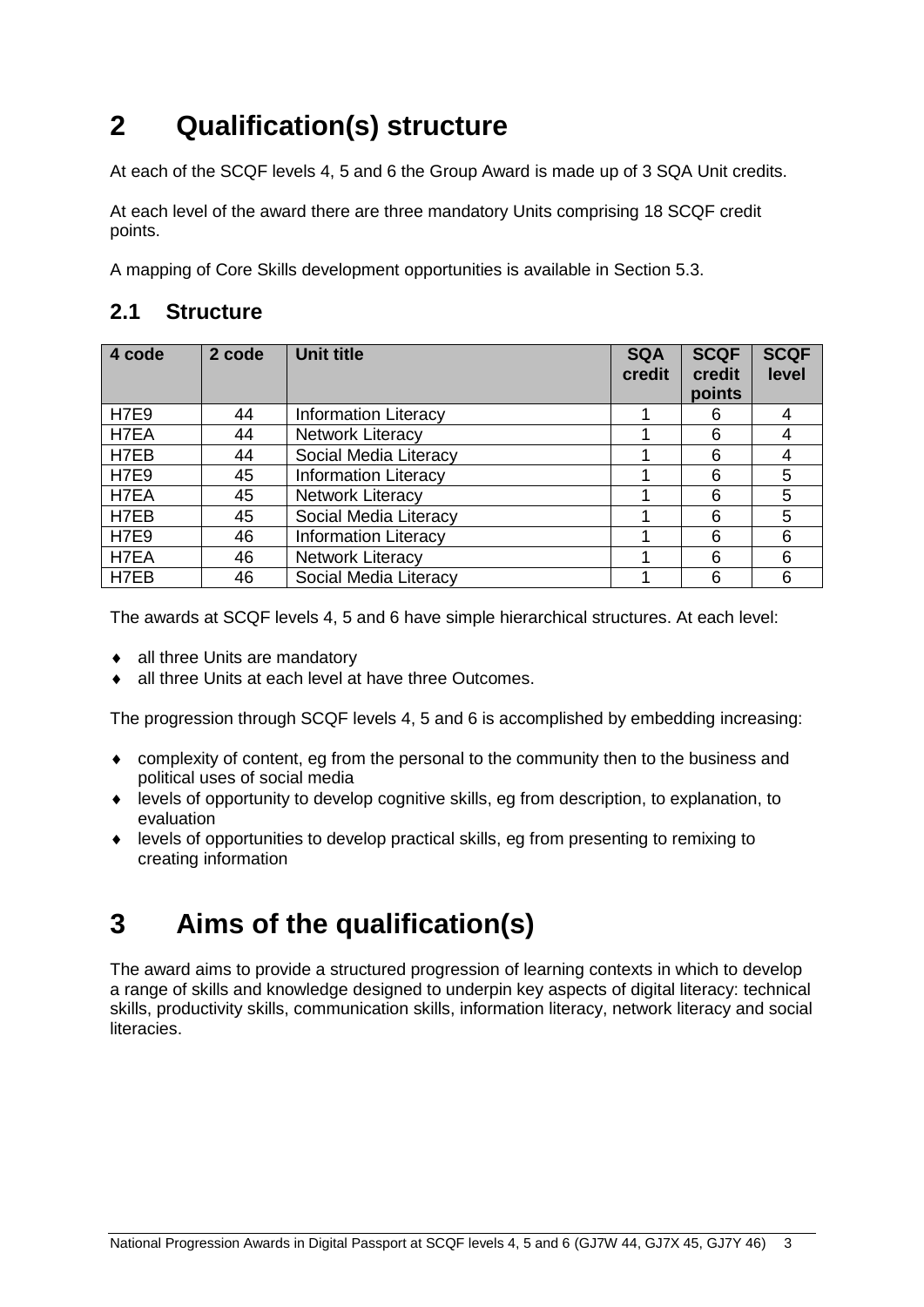# <span id="page-5-0"></span>**3.1 General aims of the qualification(s)**

Each qualification aims to provide:

- 1 Structured contexts in which to develop knowledge and skills relevant to the use of digital information, computer networks and social media, safely, legally and ethically.
- 2 Opportunities to deepen knowledge and practical experience of use in personal, educational, business and community contexts.
- 3 Opportunities in which to develop key cognitive skills such as problem solving, analysis and evaluation.
- 4 Opportunities to develop collaborative skills.
- 5 Opportunities to develop employment skills related to National Occupational Standards.

### <span id="page-5-1"></span>**3.2 Specific aims of the qualification(s)**

- 6 To address current gaps in digital literacy competencies.
- 7 To enable learners to contribute to the digital economy.
- 8 To develop digital citizenship.
- 9 To enable learners to set up and use contemporary computing devices effectively safely and legally.
- 10 To prepare learners for further study by developing digital skills.
- 11 To develop digital skills to underpin employment.
- 12 To encourage new learners to develop basic online skills.

# <span id="page-5-2"></span>**4 Recommended entry to the qualification(s)**

Entry to this qualification is at the discretion of the centre. The following information on prior knowledge, skills, experience or qualifications that provide suitable preparation for this qualification has been provided by the Qualification Design Team as guidance only.

Learners would benefit from having attained the skills, knowledge and understanding required by one or more of the following or equivalent qualifications and/or experience:

Basic IT Skills before beginning the SCQF level 4 Units. This may be evidenced by possession of:

H3LJ 09 *Computer Basics (SCQF level 3)* or equivalent qualifications or experience.

As for SCQF level 5 and 6 Units it would be an advantage for learners to have completed the Units at levels 4 and 5 respectively.

### <span id="page-5-3"></span>**4.1 Core Skills entry profile**

The Core Skill entry profile provides a summary of the associated assessment activities that exemplify why a particular level has been recommended for this qualification. The information would be used to identify if additional learning support needs to be put in place for learners whose Core Skills profile is below the recommended entry level or whether learners should be encouraged to do an alternative level or learning programme.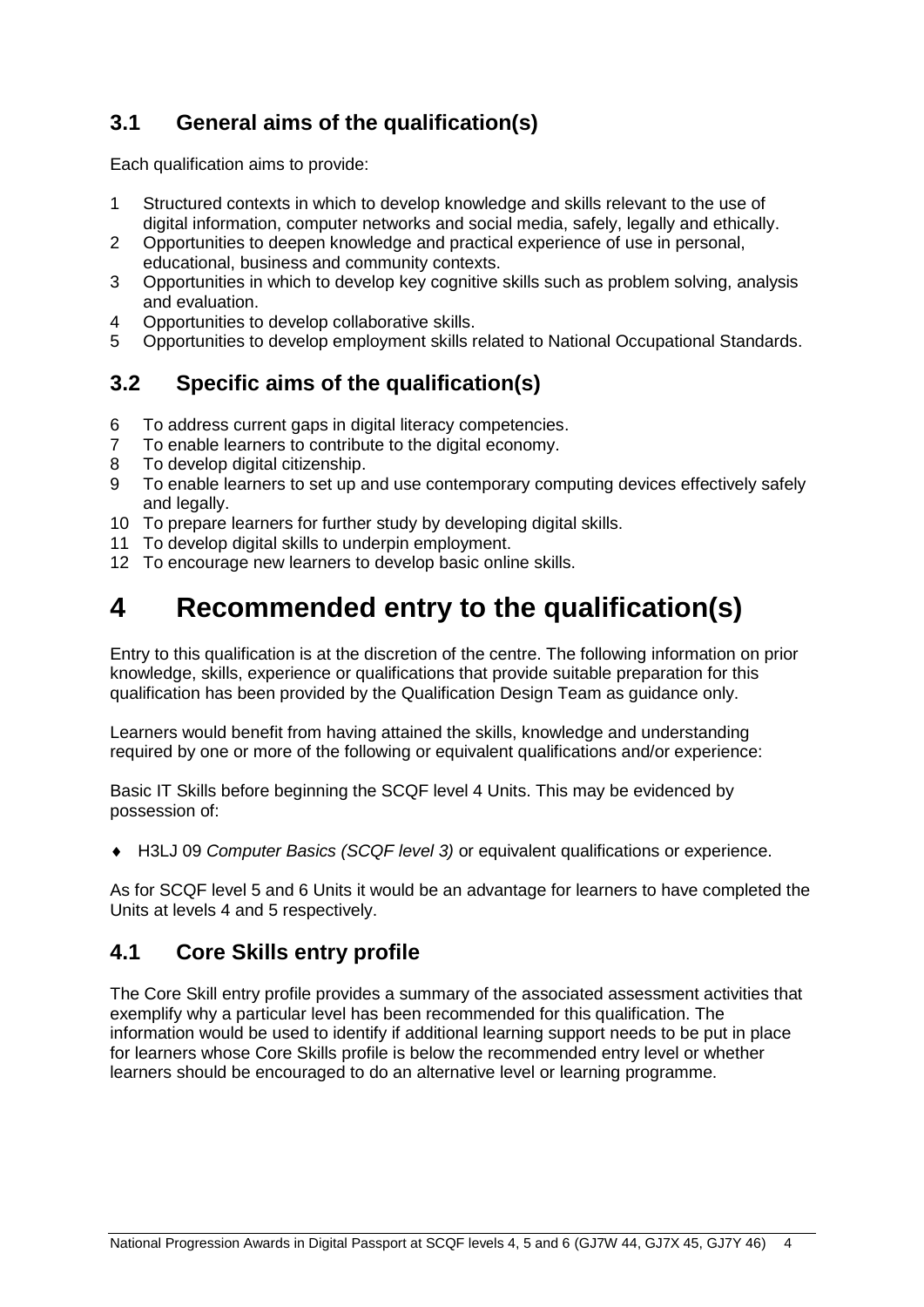#### **NPA in Digital Passport at SCQF level 4**

| <b>Core Skill</b>                                 | <b>Recommended</b><br><b>SCQF entry</b><br>profile | <b>Associated assessment activities</b>                                                                                                                                                                                                                                             |
|---------------------------------------------------|----------------------------------------------------|-------------------------------------------------------------------------------------------------------------------------------------------------------------------------------------------------------------------------------------------------------------------------------------|
| Communication                                     | 3                                                  | Read and understand a simple<br>document.<br>Produce a brief document which<br>conveys several pieces of information                                                                                                                                                                |
| Numeracy                                          | 3                                                  | Carry out a variety of simple number<br>tasks.<br>Extract information from a table.                                                                                                                                                                                                 |
| Information and Communication<br>Technology (ICT) | 3                                                  | Carry out ICT activities which involve<br>simple operations.<br>Use ICT to locate information, using<br>local or remote data sources.<br>Demonstrate safe practice in using<br>ICT to handle information, keeping<br>information safe by observing<br>common ICT security measures. |
| Problem Solving                                   | 3                                                  | Plan, organise and carry out a simple<br>activity to deal with a problem.                                                                                                                                                                                                           |
| <b>Working with Others</b>                        | 3                                                  | Work co-operatively with at least one<br>other person to identify a role.<br>Carry out a role, adapting actions and<br>behavior.                                                                                                                                                    |

#### **NPA in Digital Passport at SCQF level 5**

| <b>Core Skill</b>                           | <b>Recommended</b><br><b>SCQF entry</b><br>profile | <b>Associated assessment activities</b>                                                                                                                                                                                                                                                                                                                                                                                   |
|---------------------------------------------|----------------------------------------------------|---------------------------------------------------------------------------------------------------------------------------------------------------------------------------------------------------------------------------------------------------------------------------------------------------------------------------------------------------------------------------------------------------------------------------|
| Communication                               | 4                                                  | Read and understand a<br>straightforward document.<br>Produce a document which conveys<br>several pieces of information.                                                                                                                                                                                                                                                                                                  |
| Numeracy                                    | 4                                                  | Carry out a variety of straightforward<br>number tasks.<br>Extract and interpret information from<br>a table.                                                                                                                                                                                                                                                                                                             |
| Information and Communication<br>Technology | 4                                                  | Carry out ICT activities which involve<br>straightforward operations and<br>application software.<br>Use ICT to locate information in<br>different formats from a range of local<br>or remote data sources, using<br>appropriate search techniques, and<br>selecting relevant information.<br>Demonstrate safe practice in using<br>ICT to handle information by<br>recognising security risks and acting<br>accordingly. |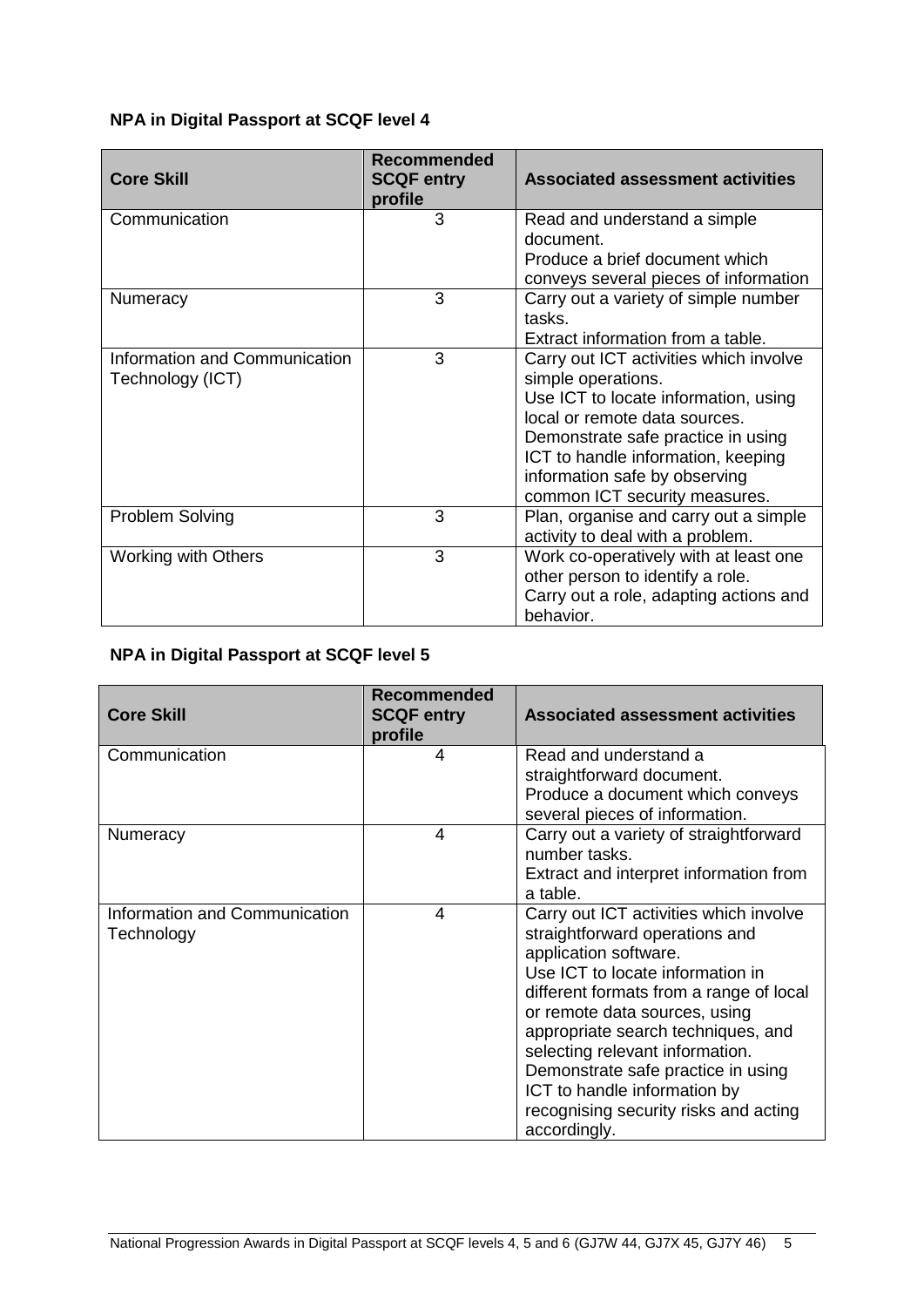| <b>Core Skill</b>          | <b>Recommended</b><br><b>SCQF entry</b><br>profile | <b>Associated assessment activities</b>                                                                                                                                  |
|----------------------------|----------------------------------------------------|--------------------------------------------------------------------------------------------------------------------------------------------------------------------------|
| <b>Problem Solving</b>     |                                                    | Plan and carry out a straightforward<br>activity to deal with a problem; work<br>out an action plan; choose and obtain<br>resources needed; carry out an action<br>plan. |
| <b>Working with Others</b> | 3                                                  | Work co-operatively with at least one<br>other person to identify a role.<br>Carry out a role, adapting actions and<br>behavior.                                         |

#### **NPA in Digital Passport at SCQF level 6**

| <b>Core Skill</b>                           | <b>Recommended</b><br><b>SCQF entry</b><br>profile | <b>Associated assessment activities</b>                                                                                                                                                                                                                                                                                                                                                                                                                                                        |
|---------------------------------------------|----------------------------------------------------|------------------------------------------------------------------------------------------------------------------------------------------------------------------------------------------------------------------------------------------------------------------------------------------------------------------------------------------------------------------------------------------------------------------------------------------------------------------------------------------------|
| Communication                               | 5                                                  | Read, understand and evaluate a<br>document which presents and<br>analyses factual content.<br>Produce a document, or related<br>documents, which convey several<br>items of information, opinions, ideas<br>or aspects of a subject.                                                                                                                                                                                                                                                          |
| <b>Numeracy</b>                             | 4                                                  | Carry out a variety of straightforward<br>number tasks.<br>Extract and interpret information from<br>a table.                                                                                                                                                                                                                                                                                                                                                                                  |
| Information and Communication<br>Technology | 5                                                  | Carry out ICT activities including<br>using hardware responsibly and<br>presenting information in an<br>appropriate mode.<br>Carry out a range of non-routine ICT<br>activities which involve application<br>software.<br>Use ICT to locate information in<br>different formats from a range of local<br>or remote data sources, applying a<br>search strategy, evaluating<br>information found.<br>Demonstrate safe practice in using<br>ICT to handle information by keeping<br>data secure. |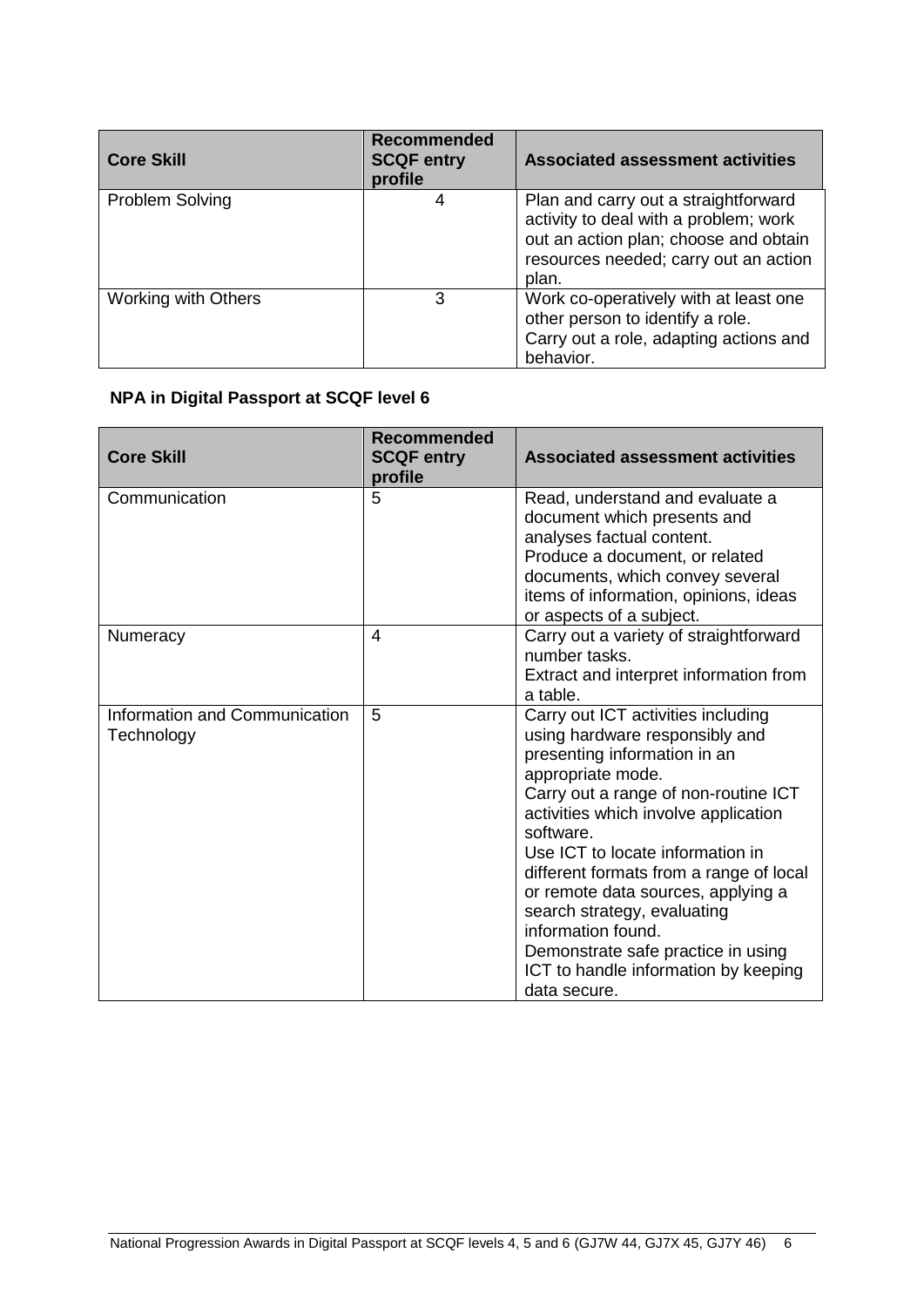| <b>Core Skill</b>          | <b>Recommended</b><br><b>SCQF entry</b><br>profile | <b>Associated assessment activities</b>                                                                                                                                                                                                                                                                                                                                                           |
|----------------------------|----------------------------------------------------|---------------------------------------------------------------------------------------------------------------------------------------------------------------------------------------------------------------------------------------------------------------------------------------------------------------------------------------------------------------------------------------------------|
| Problem Solving            | 5                                                  | Plan, organise and carry out an<br>activity to deal with the problem,<br>working out an action plan, choosing<br>and obtaining the resources needed,<br>and carrying out the action plan.<br>Check how well the problem solving<br>activity worked in practice. Gather<br>evidence to decide how well the<br>problem solving activity worked,<br>evaluating how effective each stage<br>has been. |
| <b>Working with Others</b> | 4                                                  | Work co-operatively with at least one<br>other person to identify the main roles<br>within the activity, own role and tasks<br>and how these relate to others.<br>Organise and carry out role, pro-<br>actively seek and offer support to and<br>from others.<br>Evaluate own and others'<br>contribution, asking for feedback.                                                                   |

# <span id="page-8-0"></span>**5 Additional benefits of the qualification in meeting employer needs**

This qualification was designed to meet a specific purpose and what follows are details on how that purpose has been met through mapping of the Units to the aims of the qualification. Through meeting the aims, additional value has been achieved by linking the Unit standards with those defined in National Occupational Standards and/or trade/professional body requirements. In addition, significant opportunities exist for learners to develop the more generic skill, known as Core Skills through doing this qualification.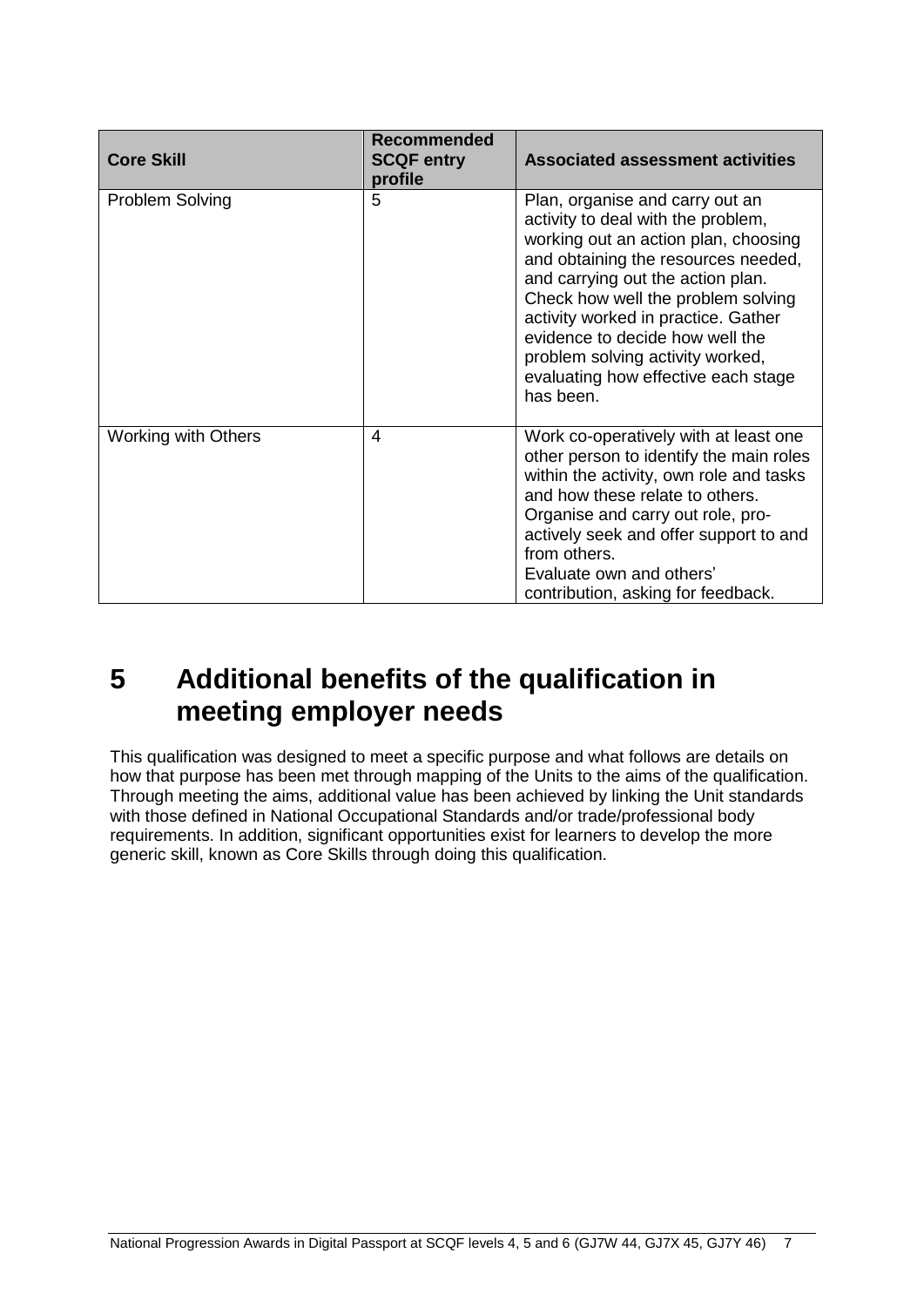| 5.1 |  |  | <b>Mapping of qualification aims to Units</b> |  |  |  |
|-----|--|--|-----------------------------------------------|--|--|--|
|-----|--|--|-----------------------------------------------|--|--|--|

<span id="page-9-0"></span>

| Code           | Unit title                         | <b>Aims</b> |  |  |  |  |   |  |  |  |    |  |    |  |
|----------------|------------------------------------|-------------|--|--|--|--|---|--|--|--|----|--|----|--|
|                |                                    |             |  |  |  |  | 6 |  |  |  | 10 |  | 12 |  |
| H7E9 44        | Information Literacy SCQF level 4  |             |  |  |  |  |   |  |  |  |    |  |    |  |
| <b>H7EA 44</b> | Network Literacy SCQF level 4      |             |  |  |  |  |   |  |  |  |    |  |    |  |
| <b>H7EB 44</b> | Social Media Literacy SCQF level 4 |             |  |  |  |  |   |  |  |  |    |  |    |  |
| H7E9 45        | Information Literacy SCQF level 5  |             |  |  |  |  |   |  |  |  |    |  |    |  |
| <b>H7EA 45</b> | Network Literacy SCQF level 5      |             |  |  |  |  |   |  |  |  |    |  |    |  |
| <b>H7EB 45</b> | Social Media Literacy SCQF level 5 |             |  |  |  |  |   |  |  |  |    |  |    |  |
| H7E9 46        | Information Literacy SCQF level 6  |             |  |  |  |  |   |  |  |  |    |  |    |  |
| <b>H7EA 46</b> | Network Literacy SCQF level 6      |             |  |  |  |  |   |  |  |  |    |  |    |  |
| <b>H7EB 46</b> | Social Media Literacy SCQF level 6 |             |  |  |  |  |   |  |  |  |    |  |    |  |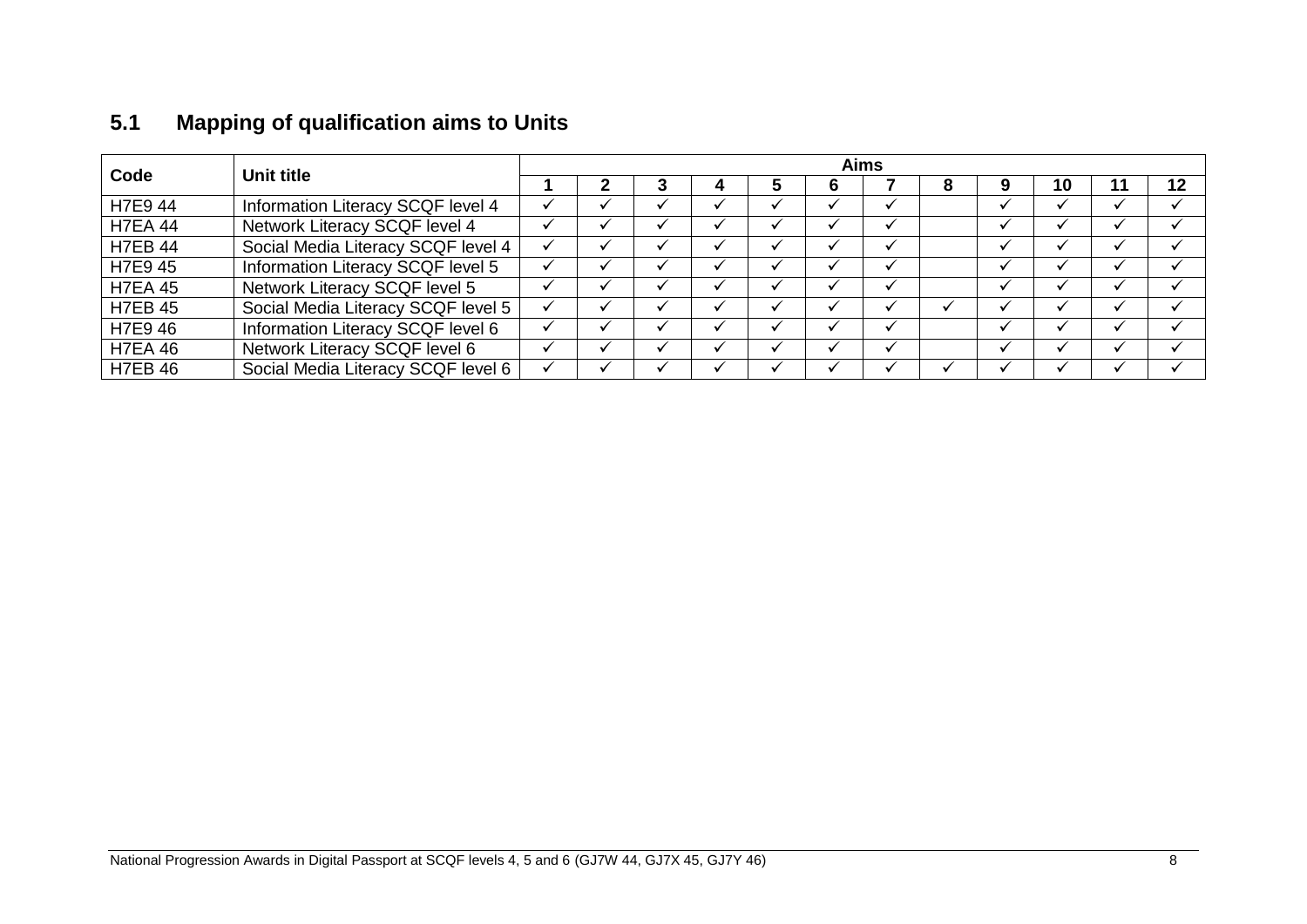<span id="page-10-0"></span>

|                |                                             | <b>National Occupational Standard</b> |              |        |        |              |               |              |                                                         |              |               |                |                  |              |              |              |                                  |        |                            |                     |              |
|----------------|---------------------------------------------|---------------------------------------|--------------|--------|--------|--------------|---------------|--------------|---------------------------------------------------------|--------------|---------------|----------------|------------------|--------------|--------------|--------------|----------------------------------|--------|----------------------------|---------------------|--------------|
| Code           | <b>Unit title</b>                           | <b>IPU:A1</b>                         | IPU:A2       | IPU:B1 | IPU:B2 | IPU: C2      | IUF:A1-<br>A4 | IUF:B2       | $\frac{\text{SIS: A2--}}{\text{A4}}$<br>SISB2 and<br>B3 |              | <b>SIS:C2</b> | <b>OSP: A2</b> | OSP:B2<br>and B3 | OSP:C1       | ITS:A1       | ITS:B1       | $\overline{ICF: A1}$<br>and $A2$ | ICF:B2 | <b>INT:A1–</b><br>– רא:TNI | <b>INT:B1</b><br>B4 | INT:C1<br>C5 |
| H7E9 44        | Information Literacy SCQF<br>level 4        | $\checkmark$                          | $\checkmark$ |        |        |              | $\checkmark$  |              |                                                         | $\checkmark$ |               | $\checkmark$   |                  |              | $\checkmark$ |              | ✓                                | ✓      |                            |                     |              |
| <b>H7EA 44</b> | <b>Network Literacy SCQF</b><br>level 4     | $\checkmark$                          | ✓            |        |        |              |               |              | ✓                                                       |              |               |                |                  |              | $\checkmark$ |              |                                  |        | $\checkmark$               | $\checkmark$        |              |
| <b>H7EB 44</b> | Social Media Literacy SCQF<br>level 4       | $\checkmark$                          | $\checkmark$ |        |        |              |               |              |                                                         |              |               | $\checkmark$   |                  |              | $\checkmark$ |              |                                  | ✓      | $\checkmark$               |                     | ✓            |
| H7E9 45        | Information Literacy SCQF<br>level 5        |                                       |              | ✓      | ✓      |              |               | $\checkmark$ |                                                         | $\checkmark$ |               |                | ✓                |              |              | $\checkmark$ |                                  | ✓      |                            |                     |              |
| <b>H7EA 45</b> | <b>Network Literacy SCQF</b><br>level 5     |                                       |              |        |        |              |               |              |                                                         |              | $\checkmark$  |                |                  |              |              | ✓            |                                  |        |                            | $\checkmark$        |              |
| <b>H7EB 45</b> | Social Media Literacy SCQF<br>level 5       |                                       |              |        |        |              |               |              |                                                         |              |               |                | ✓                |              |              | $\checkmark$ |                                  |        |                            |                     | $\checkmark$ |
| H7E9 46        | <b>Information Literacy SCQF</b><br>level 6 |                                       |              |        |        | ✓            |               |              |                                                         | $\checkmark$ |               |                |                  | $\checkmark$ |              |              |                                  | ✓      |                            |                     | $\checkmark$ |
| <b>H7EA 46</b> | <b>Network Literacy SCQF</b><br>level 6     |                                       |              |        |        | ✓            |               |              |                                                         |              | $\checkmark$  |                |                  |              |              |              |                                  |        |                            |                     |              |
| <b>H7EB 46</b> | Social Media Literacy SCQF<br>level 6       |                                       |              |        |        | $\checkmark$ |               |              |                                                         |              |               |                |                  | $\checkmark$ |              |              |                                  |        |                            |                     | $\checkmark$ |

# **5.2 Mapping of National Occupational Standards (NOS) and/or trade body standards**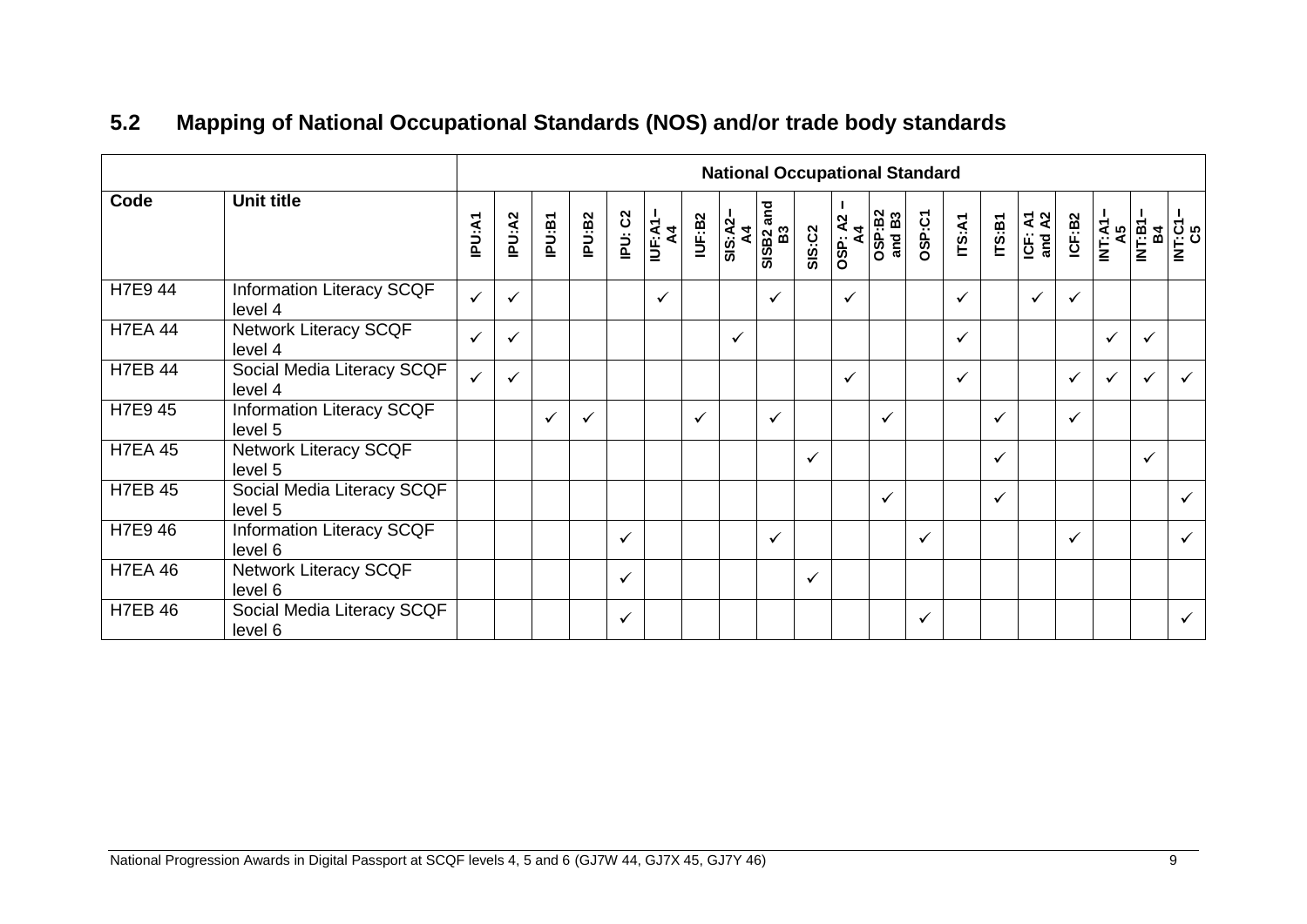|         | <b>National Occupational Standard</b>                                                        |
|---------|----------------------------------------------------------------------------------------------|
|         | IPU:A1 Plan the use of appropriate IT systems and software to meet requirements              |
|         | IPU:A2 Use IT systems and software efficiently to complete planned tasks                     |
|         | IPU:A3 Review the selection and use of IT tools to make sure that tasks are successful       |
|         | IPU:B1 Plan, select and use appropriate IT systems and software for different purposes       |
|         | IPU:B2 Review and adapt the ongoing use of IT tools and systems to make sure that            |
|         | activities are successful                                                                    |
|         | IPU:C2 Evaluate the selection and use of IT tools to make sure that activities are           |
|         | successful                                                                                   |
|         | IUF:A1 Use IT systems to meet needs                                                          |
|         | IUF:A2 Organise, store and retrieve information                                              |
|         | IUF:A3 Follow and understand the need for safety and security practices                      |
|         | IUF:A4 Carry out routine maintenance of IT systems and respond to routine IT system          |
|         | problems                                                                                     |
|         | IUF:B2 Manage information storage and retrieval appropriately                                |
|         | SIS:A2 Connect to an IT communication service                                                |
|         | SIS:A3 Set up software for use                                                               |
|         | SIS:A4 Check that the IT system and communication service are working successfully           |
|         | SIS:B2 Select and connect an IT system to a communication service to meet needs              |
|         | SIS:B3 Install and configure software for use                                                |
|         | SIS:C2 Select and connect IT system to a communication service successfully to meet<br>needs |
|         | OSP:A2 Manage files to maintain system Performance                                           |
|         | OSP:A3 Respond to common IT system problems and errors                                       |
|         | OSP:A4 Customise the working environment to meet needs                                       |
|         | OSP:B1 Keep computer hardware and software operating efficiently                             |
|         | OSP:B2 Manage files and disks to optimise performance                                        |
|         | OSP:C1 Keep computer hardware and software operating efficiently                             |
|         | ITS:A1 Use appropriate methods to minimise security risks to IT systems and data             |
|         | ITS:B1 Select and use appropriate methods to minimise security risk to IT systems and        |
|         | data                                                                                         |
|         | ICF:A1 Use a variety of sources of information to meet needs                                 |
| CF: A2  | Access, search for, select and use Internet based information and assess its                 |
|         | fitness for purpose                                                                          |
|         | ICF:B2 Access, search for, select and use Internet based information and evaluate its        |
|         | fitness for purpose                                                                          |
| INT:A1  | Connect to the internet                                                                      |
|         | INT:A2 Use browser software to navigate web pages                                            |
| INT:A3  | Use browser tools to search for information from the internet                                |
| INT: A4 | Use browser software to communicate information online                                       |
|         | INT:A5 Follow and understand the need for safety and security practices when working         |
|         | online                                                                                       |
| INT: B1 | Connect to the Internet                                                                      |
| INT:B2  | Use browser software to navigate webpages effectively                                        |
| INT:B3  | Use browser tools to search for information from the Internet                                |
|         | INT:B4 Use browser software to communicate information online                                |
| INT: C1 | Select and set up an appropriate connection to access the Internet                           |
|         | INT:C2 Set up and use browser software to navigate webpages                                  |
|         | INT:C3 Use browser tools to search effectively and efficiently for information from the      |
|         | Internet                                                                                     |
|         | INT:C4 Use browser software to communicate information online                                |
|         | INT:C5 Develop and apply appropriate safety and security practices and procedures when       |
|         | working online                                                                               |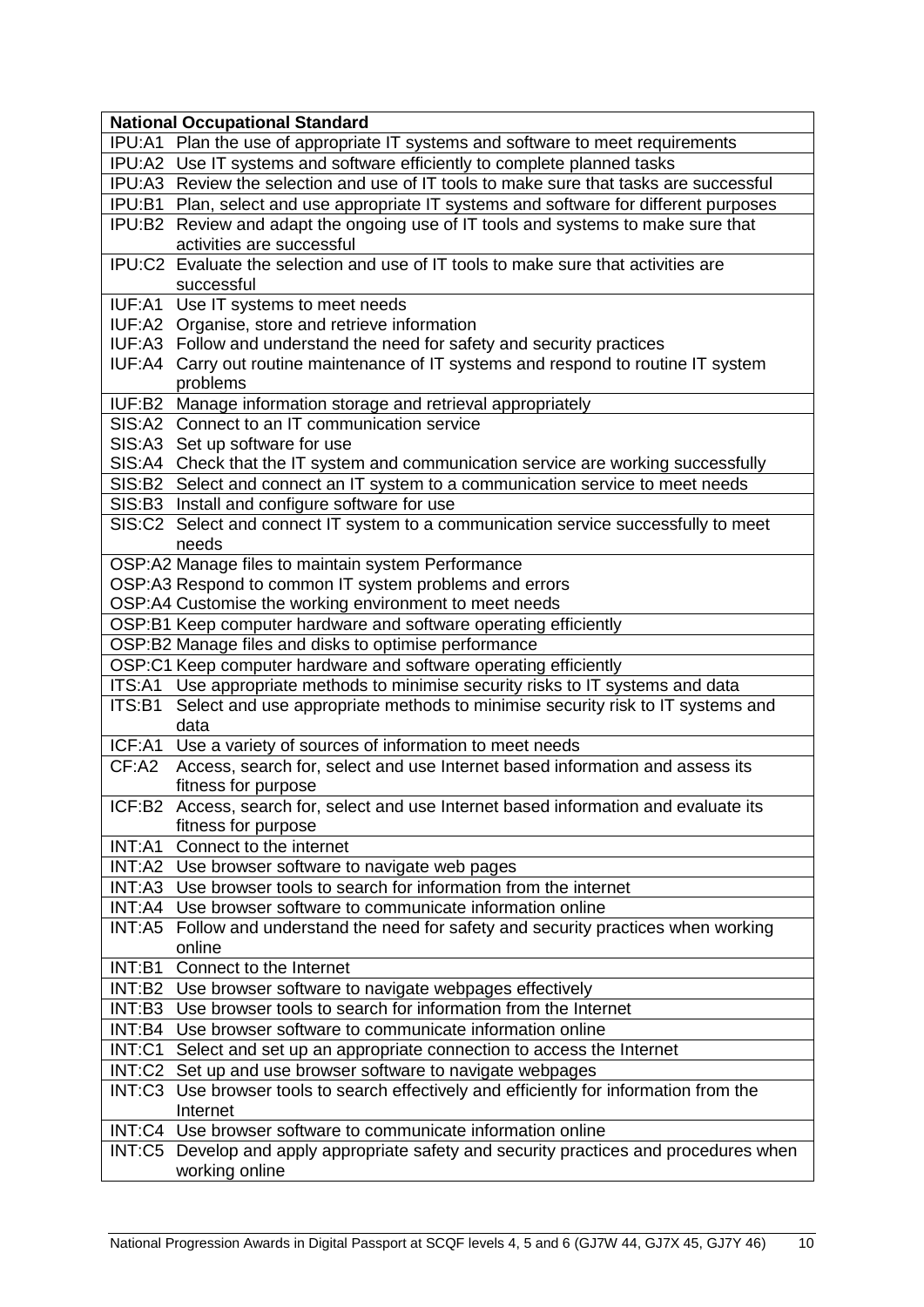<span id="page-12-0"></span>

|                   |                             | Communication  |             | Numeracy       |                                | <b>ICT</b>               |                                   |                   | <b>Problem Solving</b>     |                                | <b>Working with Others</b>               |                                           |  |
|-------------------|-----------------------------|----------------|-------------|----------------|--------------------------------|--------------------------|-----------------------------------|-------------------|----------------------------|--------------------------------|------------------------------------------|-------------------------------------------|--|
| Unit<br>code      | Unit title                  | Written        | <b>Drai</b> |                | Using Graphical<br>Information | Accessing<br>Information | Providing/Creating<br>Information | Critical Thinking | Planning and<br>Organising | and<br>Reviewing<br>Evaluating | Working<br>Co-operatively<br>with Others | Reviewing<br>Co-operative<br>Contribution |  |
| <b>H7E9</b><br>44 | <b>Information Literacy</b> |                |             | S <sub>4</sub> |                                | E <sub>4</sub>           | E4                                | E4                | E <sub>4</sub>             | E <sub>4</sub>                 |                                          |                                           |  |
| H7EA<br>44        | Network Literacy            |                |             |                |                                | E <sub>4</sub>           |                                   |                   |                            |                                |                                          |                                           |  |
| H7EB<br>44        | Social Media Literacy       | S 4            |             |                |                                | S 4                      | S 4                               |                   |                            |                                | S <sub>4</sub>                           |                                           |  |
| H7E9<br>45        | <b>Information Literacy</b> |                |             | S <sub>5</sub> | S <sub>5</sub>                 | E <sub>5</sub>           | E <sub>5</sub>                    | E <sub>5</sub>    | E <sub>5</sub>             | E <sub>5</sub>                 |                                          |                                           |  |
| H7EA<br>45        | Network Literacy            |                |             |                |                                | E <sub>5</sub>           | S <sub>5</sub>                    |                   |                            |                                |                                          |                                           |  |
| H7EB<br>45        | Social Media Literacy       | S <sub>5</sub> |             |                |                                | S <sub>5</sub>           | S <sub>5</sub>                    |                   |                            |                                | S <sub>5</sub>                           | S <sub>5</sub>                            |  |
| <b>H7E9</b><br>46 | <b>Information Literacy</b> |                |             | S <sub>6</sub> | S <sub>6</sub>                 | E <sub>6</sub>           | E <sub>6</sub>                    | E <sub>6</sub>    | E <sub>6</sub>             | E <sub>6</sub>                 |                                          |                                           |  |
| H7EA<br>46        | Network Literacy            |                |             |                |                                | E <sub>6</sub>           | S <sub>6</sub>                    |                   |                            |                                |                                          |                                           |  |
| H7EB<br>46        | Social Media Literacy       | S <sub>6</sub> |             |                |                                | S <sub>6</sub>           | S <sub>6</sub>                    |                   |                            |                                | S <sub>6</sub>                           | S <sub>6</sub>                            |  |

# **5.3 Mapping of Core Skills development opportunities across the qualification(s)**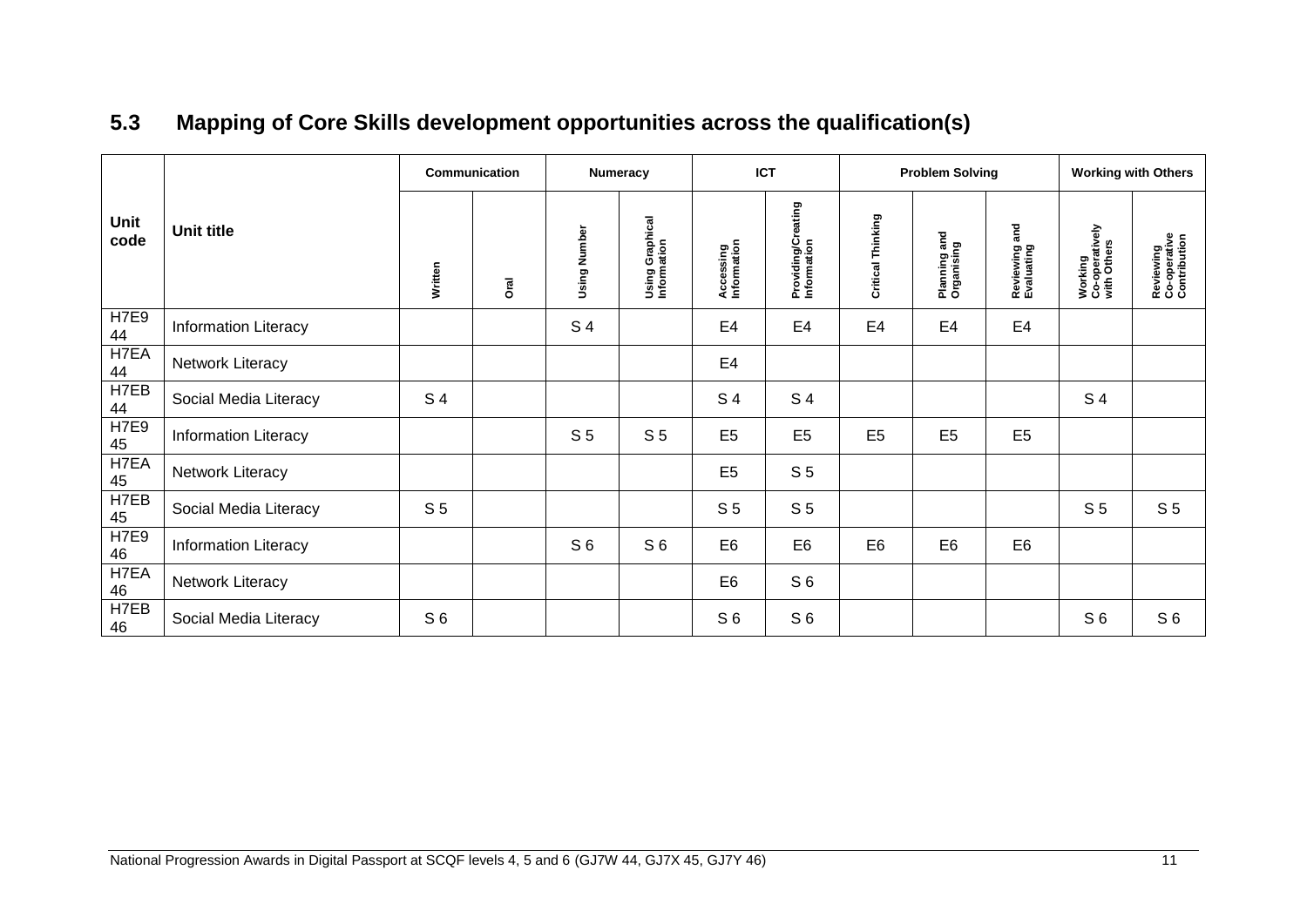## <span id="page-13-0"></span>**5.4 Assessment Strategy for the qualification(s)**

#### **Assessment**

Outcomes 1, 2 and 3 at SCQF level 4, level 5 and level 6

The main instrument of assessment applicable *to all Outcomes in each of the three Units at each level of the award* is the production of an *e-portfolio* containing a robust sample of evidence generated as the learner progresses through the Units.

The evidence of both cognitive and practical competencies may take a variety of digital forms including text, graphic, videos, audio or other suitable media over an extended period of time at varying locations. The evidence may also be embedded and or linked to a blog.

Within a school, college or training organisation there may be restrictions on access to various social media which might limit the learner's choice but it is within the scope of these Units to enable and encourage learners to use social media out-with their educational institution. In that case, learners should retain evidence of their work using eg screenshots, URLs, photos, which can then be authenticated by their assessor and added to their eportfolio.

#### **Authentication**

Authentication may take various forms including, but not limited to, oral questioning and plagiarism checks.

The authentication process could take the form of a structured discussion between the learner and the assessor in which the assessor poses a series of questions about the social media involved, including, eg its structure, user interface and relevant techniques in order to ascertain that the learner has personally gathered the evidence, that it is relevant to the Outcome, that the evidence has been gathered in a safe and responsible manner and is free from plagiarism.

Where evidence is not generated under closely controlled conditions, the Outcome of a successful authentication process should be a formal statement of authentication produced by the learner which attests its authenticity, indicates any relevant sources and permissions and is signed by both the learner and the assessor.

Some forms of evidence generation (such as video recordings) have intrinsic authentication and would require no further means of verification.

| <b>Units</b>                         | <b>Assessment</b> |
|--------------------------------------|-------------------|
| Information Literacy at SCQF level 4 | e-portfolio       |
| Information Literacy at SCQF level 5 | e-portfolio       |
| Information Literacy at SCQF level 6 | e-portfolio       |
| Network Literacy at SCQF level 4     | e-portfolio       |
| Network Literacy at SCQF level 5     | e-portfolio       |
| Network Literacy at SCQF level 6     | e-portfolio       |
| Social Media at SCQF level 4         | e-portfolio       |
| Social Media at SCQF level 5         | e-portfolio       |
| Social Media at SCQF level 6         | e-portfolio       |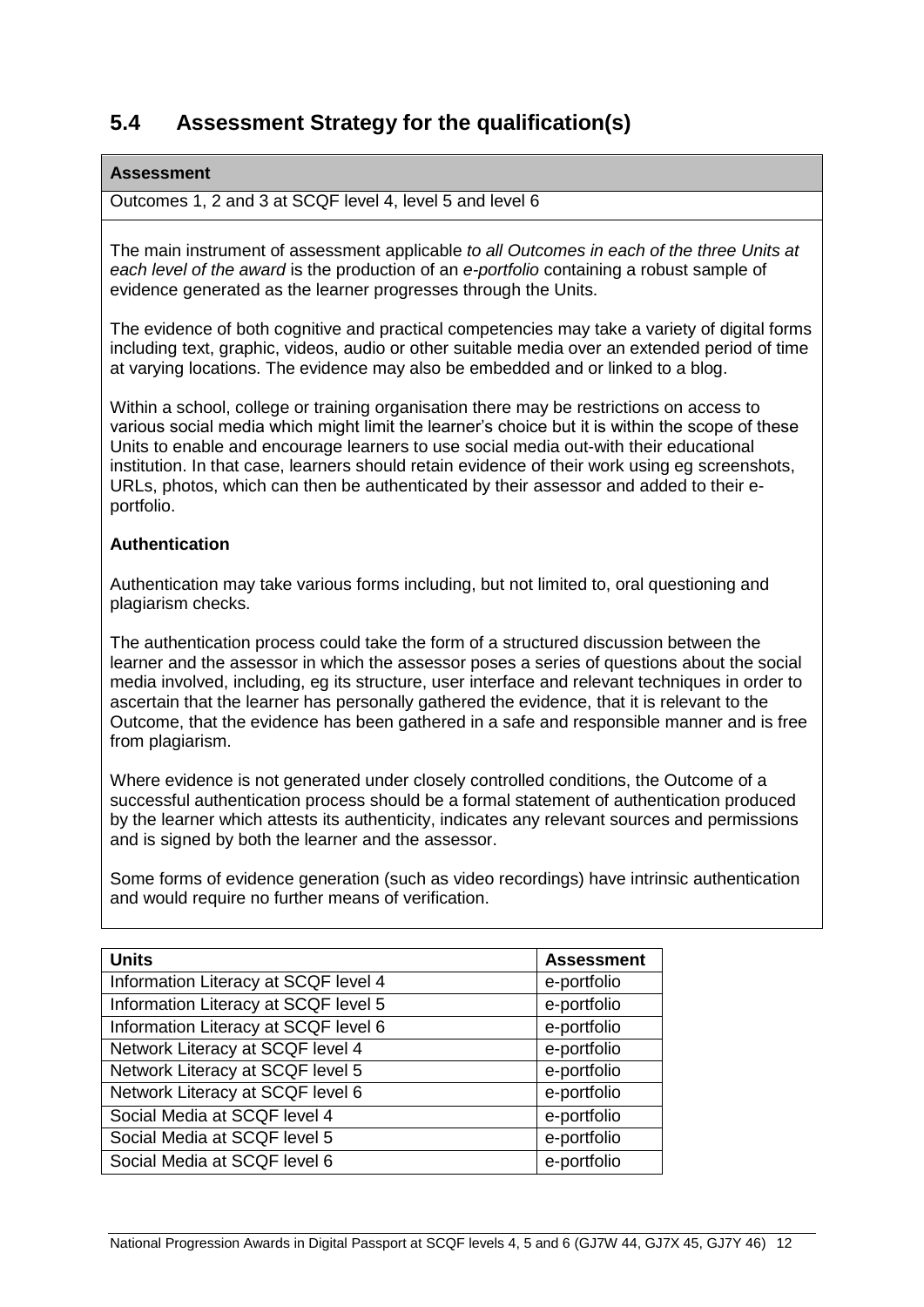# <span id="page-14-0"></span>**6 Guidance on approaches to delivery and assessment**

A practical hands-on approach to learning should be adopted to engage learners and exemplify key concepts. However, all practical activities should be underpinned with appropriate knowledge before learners commence these activities.

It is recommended that, as learners progress through the Units at SCQF levels 4, 5 and 6, they are encouraged to increasingly develop responsibility for their own learning and are given opportunities to gain practical experience wherever possible.

Where there are institutional based restrictions on access to online resources such as social media, learners should be encouraged to gain experience of their use out-with their formal learning environment while, at all times, adhering to appropriate safety, legal and etiquette guidelines.

Where learning takes place out-with the educational institution then it is necessary for the assessor to authenticate any evidence thereby produced and added to the learner's e-portfolio. Guidance on authentication procedures are given above in Section 5.4.

While Units may have a focus on specific areas, eg the business, educational or community uses of online resources such as social media, in order to engage learners and stimulate their interests learner activities should reflect, as far as possible, the personal preferences of the learners.

For example, when progressing through the Social Media Literacy Units learners should use, and teaching be exemplified using, social media relating to, eg business activities which they are already engaged in or which present themselves in the context of their learning environment such as a school or college charity fundraising event; issues relating to their political interests; the questions and issues that surround the impact of social media and personal privacy.

When progressing through the Information Literacy Units learners should use and teaching be exemplified using operating systems with which learners are familiar and which they regularly use, eg on their mobile devices. They should search for, organise and remix information on subjects in which they have a personal or educational interest.

Learners could also use built-in Help and Support features, websites and forums to gather data, and produce information relating to their academic work, hobbies and pastimes, recreational and entertainment preferences or other topics that may stimulate their interest.

When progressing through the Network Literacy Units learners should use and teaching be exemplified, eg using network devices and technologies with which learners are familiar; referring to social networks they use for their personal communications, personal learning networks which they use for educational purposes and the security implications for businesses they may be involved in or familiar with.

In general, teaching should be exemplified in terms of features and technologies that are appropriate for the learner, that they can relate to and recognise the benefits in their use.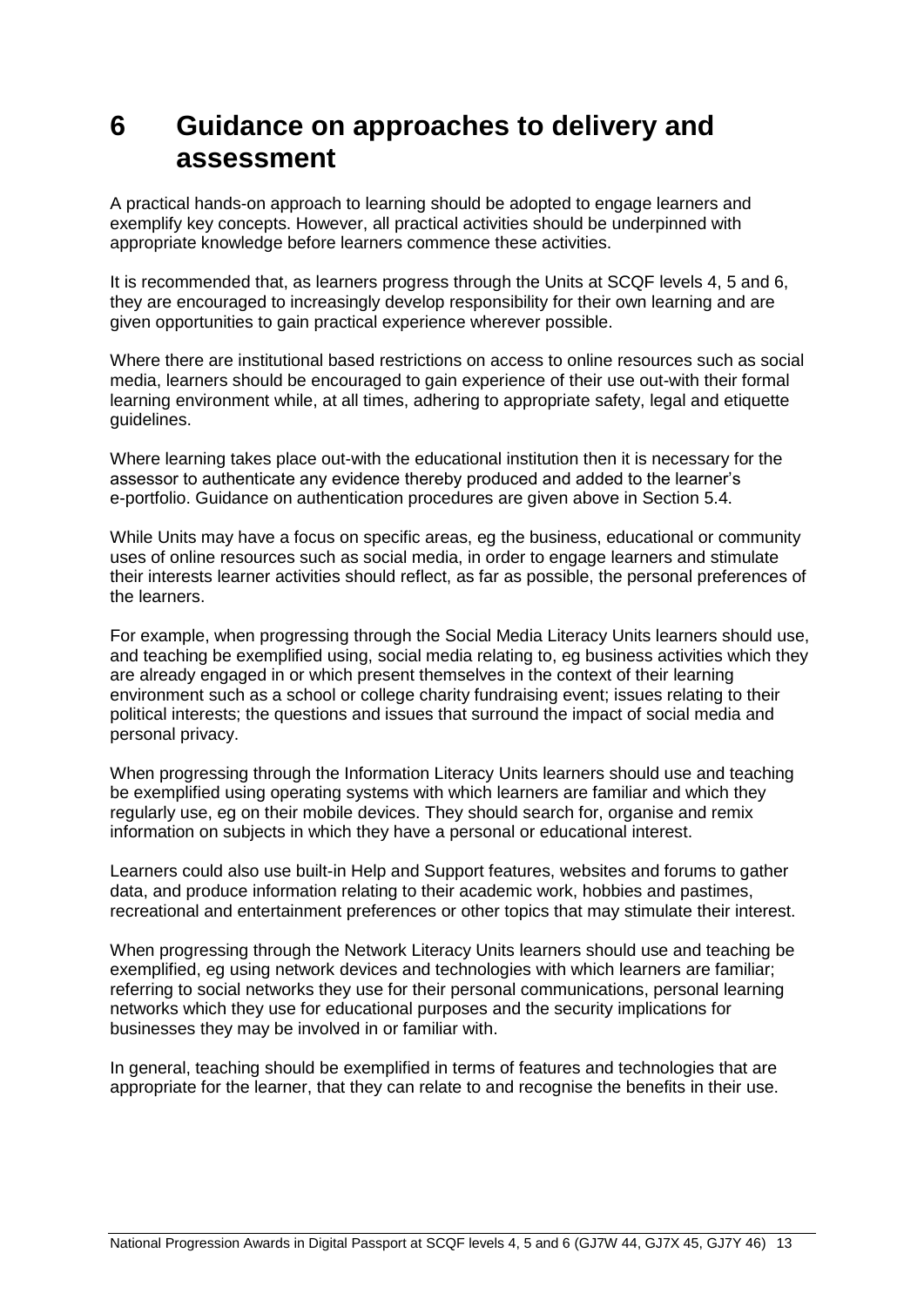# <span id="page-15-0"></span>**6.1 Sequencing/integration of Units**

The recommended sequence of delivery of the Units is as follows: Information Literacy, Network Literacy, Social Media Literacy. This will provide the learner with opportunities to develop their skills in a progressive manner.

Each Unit is designed to be allocated 40 hours for both delivery and assessment. Assessment takes the form of e-portfolios in which the learners collate evidence as they progress through each Unit.

It is anticipated that assessors will take a holistic view of the learner's collated evidence and that the process of assessment will necessitate the use of the assessor's professional judgement in determining the extent to which evidence meets the various Performance Criteria.

It is possible for evidence of to be gathered simultaneously to meet more than one performance criterion. For example, if a learner uses social media to locate information required to meet a performance criterion in the Information Literacy Unit then, provided it has been recorded accurately and meets the demand of a specific performance criterion, this can be used as part of the portfolio of evidence for the relevant Social Media Literacy Unit.

### <span id="page-15-1"></span>**6.2 Recognition of Prior Learning**

SQA recognises that learners gain knowledge and skills acquired through formal, non-formal and informal learning contexts.

In some instances, a full Group Award may be achieved through the recognition of prior learning. However, it is unlikely that a learner would have the appropriate prior learning and experience to meet all the requirements of a full Group Award.

The recognition of prior learning may **not** be used as a method of assessing in the following types of Units and assessments:

- ◆ HN Graded Units
- Course and/or external assessments
- Other integrative assessment Units (which may or not be graded)
- Certain types of assessment instruments where the standard may be compromised by not using the same assessment method outlined in the Unit
- Where there is an existing requirement for a licence to practice
- Where there are specific health and safety requirements
- Where there are regulatory, professional or other statutory requirements
- Where otherwise specified in an Assessment Strategy

More information and guidance on the *Recognition of Prior Learning* (RPL) may be found on our website **[www.sqa.org.uk](http://www.sqa.org.uk/)**.

The following sub-sections outline how existing SQA Unit(s) may contribute to this Group Award. Additionally, they also outline how this Group Award may be recognised for professional and articulation purposes.

NPAs in Digital Passport at SCQF levels 4, 5 and 6 are new qualifications. There are, therefore, no direct matches with Units of previous qualifications. However, if, in the course of progressing through another award, a learner has produced evidence which matches Digital Passport Performance Criteria then that evidence is acceptable and may be added to the learner's portfolio.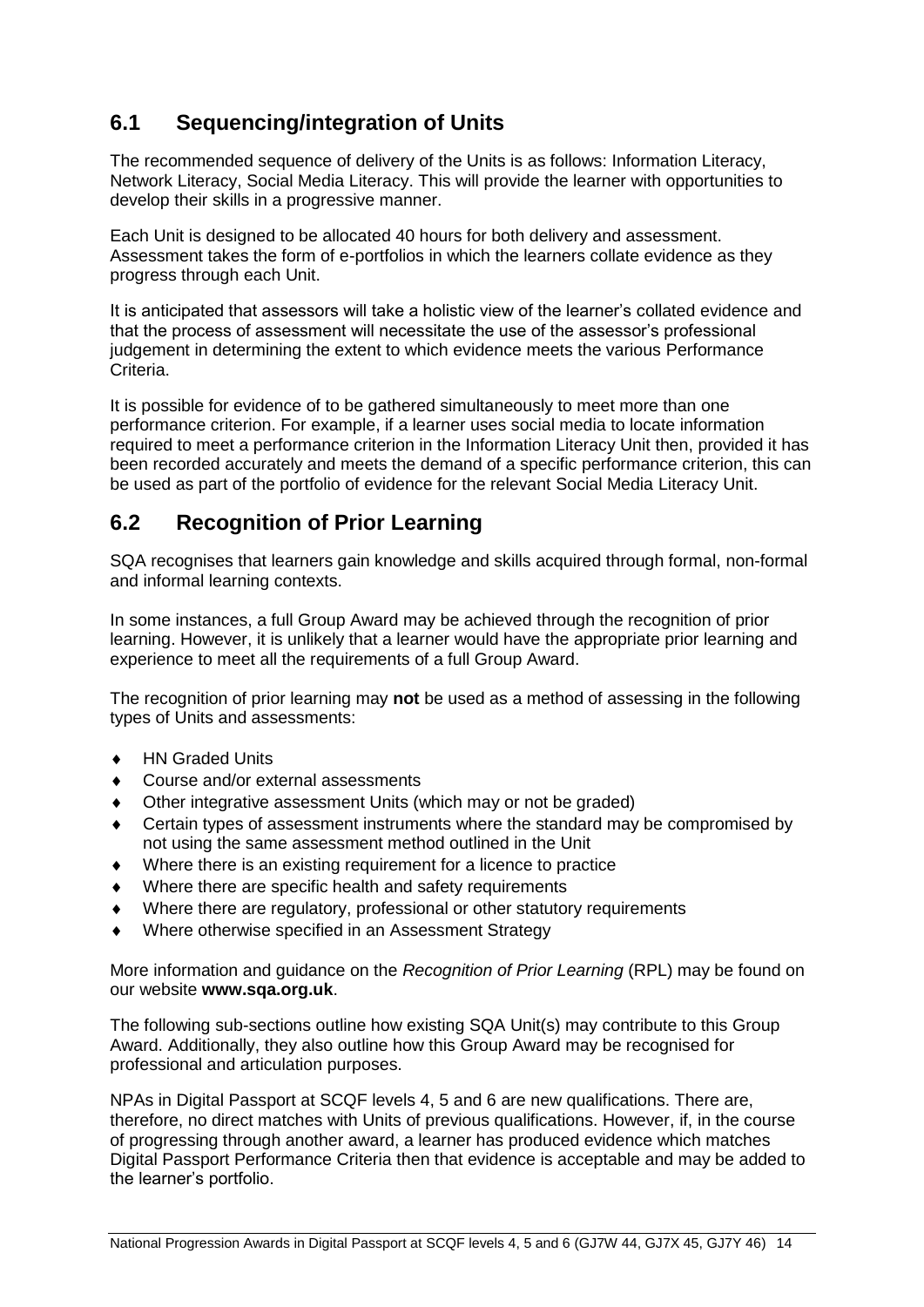## **6.2.1 Articulation and/or progression**

NPAs in Digital Passport have clear hierarchical structures composed of three Units at each of the levels: SCQF 4, SCQF 5 and SCQF 6. This provides a clear and pathway for learners to progress through the Units and the three levels of the hierarchical structures.

### **6.2.2 Transitional Arrangements**

Since NPAs in Digital Passport are new qualifications there is no requirement for specific transitional arrangements. NPAs in Digital Passport can be viewed as taking their place within a family of IT based awards, offering a distinct series of structured learning opportunities designed to develop digital literacy in a contemporary IT context.

## **6.2.3 Credit transfer**

NPAs in Digital Passport are new qualifications composed of entirely new Units. There is therefore no credit transfer from other Units applicable.

### <span id="page-16-0"></span>**6.3 Opportunities for e-assessment**

Digital Passport Units are assessed by means of an e-portfolio. Learners are required to collate a portfolio of evidence which may take a variety of digital forms eg text, graphics, webpages, video clips, audio clips. This may be stored in an appropriate online platform.

### <span id="page-16-1"></span>**6.4 Support materials**

A **[list of existing ASPs](http://www.sqa.org.uk/sqa/46233.2769.html)** is available to view on SQA's website.

Assessment Support Packs will be produced, one for each of the nine Units in the award. The support packs will provide detailed assessment guidelines and advice as well as exemplars of valid evidence.

### <span id="page-16-2"></span>**6.5 Resource requirements**

Centres offering this qualification will be required to provide access to a range of computing devices including mobile devices, computing networks, the internet and relevant online resources, including social media.

Some centres may operate under restrictions of access to some internet based services such as social media. Safe online environments such as GLOW, TeacherTube, Twiducate Edmodo (blogs), are available and may well be useful in such circumstances. However, it is not possible to complete the Units successfully by simply accessing a simulated environment.

Where network restrictions are in place preventing access to specific relevant online resources it is acceptable for learners to access those resources out-with the school, college or training organisation. Any evidence that may be generated out-with the school, college or training organisation must be authenticated. See additional information on authentication procedures in relevant Unit specifications.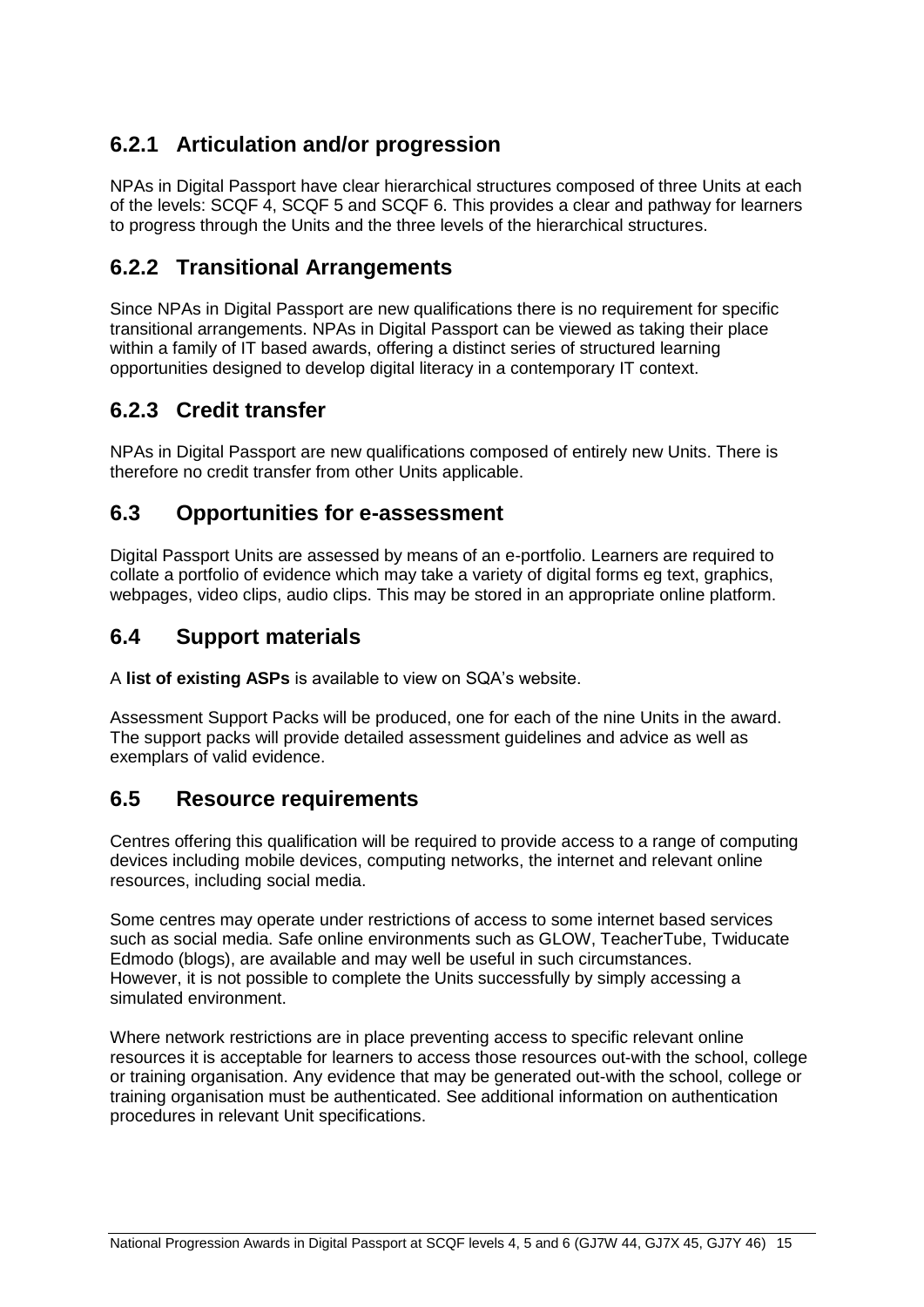# <span id="page-17-0"></span>**7 General information for centres**

#### **Equality and inclusion**

The Unit specifications making up this Group Award have been designed to ensure that there are no unnecessary barriers to learning or assessment. The individual needs of learners will be taken into account when planning learning experiences, selecting assessment methods or considering alternative evidence. Further advice can be found on our website **[www.sqa.org.uk/assessmentarrangements](http://www.sqa.org.uk/sqa/14977.html)**.

#### **Internal and external verification**

All assessments used within this/these qualification(s) should be internally verified, using the appropriate policy within the centre and the guidelines set by SQA.

External verification will be carried out by SQA to ensure that internal assessment is within the national guidelines for these qualifications.

Further information on internal and external verification can be found in *SQA's Guide to Assessment* **[\(www.sqa.org.uk/GuideToAssessment\)](http://www.sqa.org.uk/sqa/files_ccc/GuideToAssessment.pdf)**.

# <span id="page-17-1"></span>**8 Glossary of terms**

**Embedded Core Skills:** is where the assessment evidence for the Unit also includes full evidence for complete Core Skill or Core Skill components. A learner successfully completing the Unit will be automatically certificated for the Core Skill. (This depends on the Unit having been successfully audited and validated for Core Skills certification.)

**Finish date:** The end of a Group Award's lapsing period is known as the finish date. After the finish date, the Group Award will no longer be live and the following applies:

- candidates may not be entered for the Group Award
- the Group Award will continue to exist only as an archive record on the Awards Processing System (APS)

**Graded Unit:** Graded Units assess learners' ability to integrate what they have learned while working towards the Units of the Group Award. Their purpose is to add value to the Group Award, making it more than the sum of its parts, and to encourage learners to retain and adapt their skills and knowledge. (**Note to writer:** delete if not applicable to product type)

**Lapsing date:** When a Group Award is entered into its lapsing period, the following will apply:

- the Group Award will be deleted from the relevant catalogue
- the Group Award specification will remain until the qualification reaches its finish date at which point it will be removed from SQA's website and archived
- no new centres may be approved to offer the Group Award
- centres should only enter candidates whom they expect to complete the Group Award during the defined lapsing period

**SQA credit value:** The credit value allocated to a Unit gives an indication of the contribution the Unit makes to an SQA Group Award. An SQA credit value of 1 given to an SQA Unit represents approximately 40 hours of programmed learning, teaching and assessment.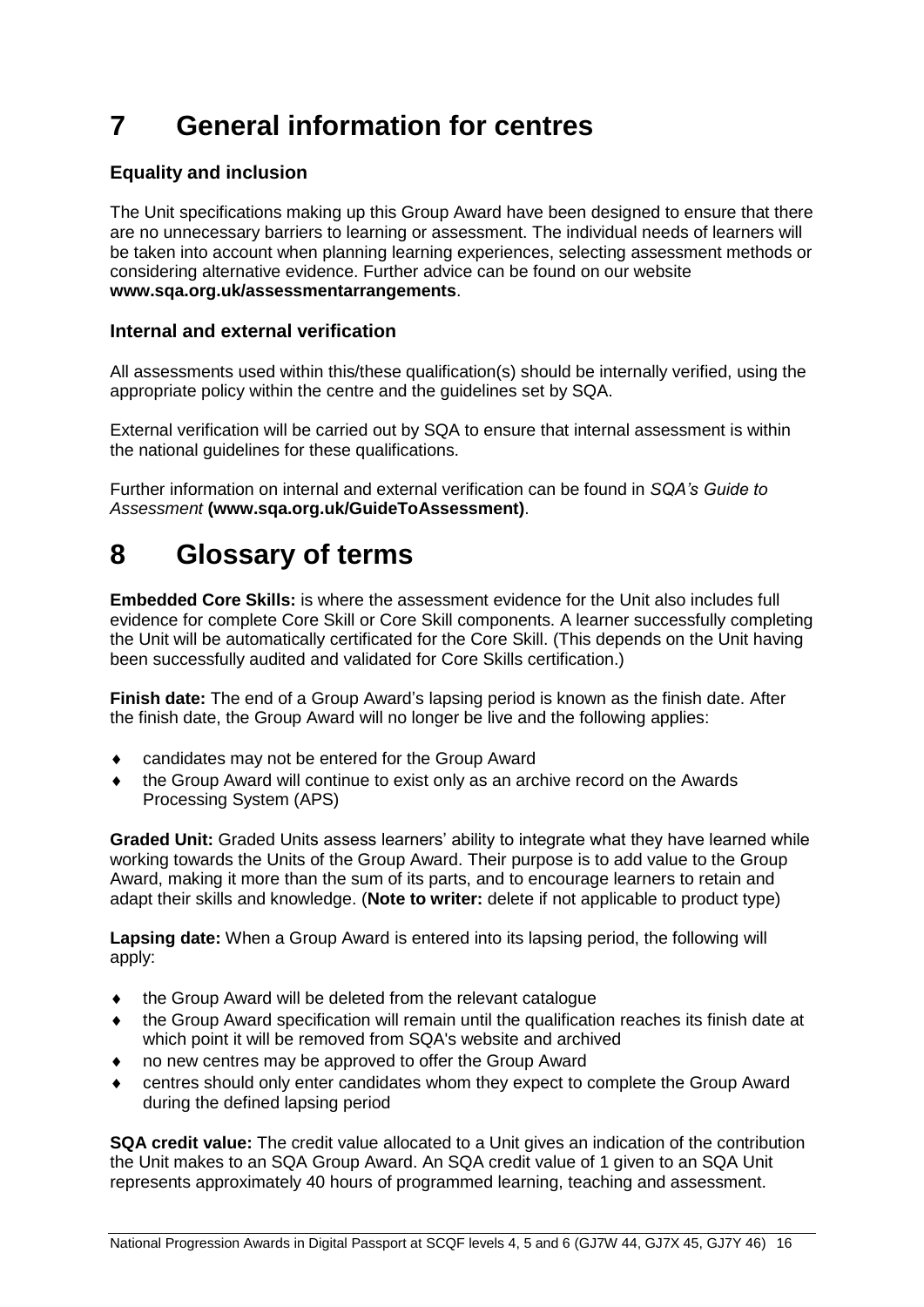**SCQF:** The Scottish Credit and Qualification Framework (SCQF) provides the national common framework for describing all relevant programmes of learning and qualifications in Scotland. SCQF terminology is used throughout this guide to refer to credits and levels. For further information on the SCQF visit the SCQF website at **[www.scqf.org.uk](http://www.scqf.org.uk/)**.

**SCQF credit points:** SCQF credit points provide a means of describing and comparing the amount of learning that is required to complete a qualification at a given level of the Framework. One National Unit credit is equivalent to 6 SCQF credit points. One National Unit credit at Advanced Higher and one Higher National Unit credit (irrespective of level) is equivalent to 8 SCQF credit points.

**SCQF levels:** The level a qualification is assigned within the framework is an indication of how hard it is to achieve. The SCQF covers 12 levels of learning. HNCs and HNDs are available at SCQF levels 7 and 8 respectively. Higher National Units will normally be at levels 6–9 and Graded Units will be at level 7 and 8. National Qualification Group Awards are available at SCQF levels 2–6 and will normally be made up of National Units which are available from SCQF levels 2–7.

**Subject Unit:** Subject Units contain vocational/subject content and are designed to test a specific set of knowledge and skills.

**Signposted Core Skills:** refers to opportunities to develop Core Skills arise in learning and teaching but are not automatically certificated.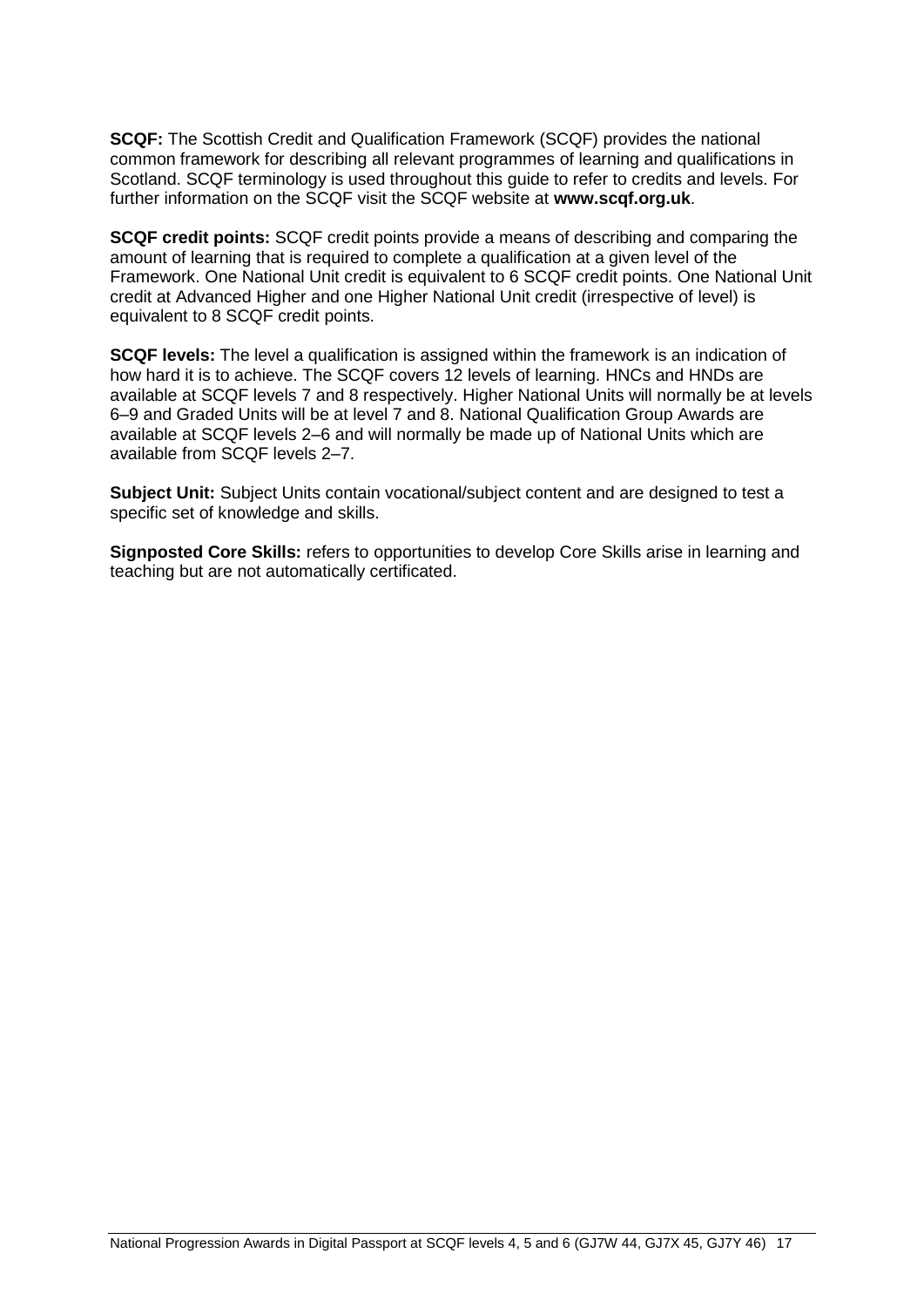# **History of changes**

It is anticipated that changes will take place during the life of the qualification and this section will record these changes. This document is the latest version and incorporates the changes summarised below. Centres are advised to check SQA's APS Navigator to confirm they are using the up to date qualification structure.

**NOTE:** Where a Unit is revised by another Unit:

- No new centres may be approved to offer the Unit which has been revised.
- Centres should only enter candidates for the Unit which has been revised where they are expected to complete the Unit before its finish date.

| Version<br><b>Number</b> | <b>Description</b> | <b>Date</b> |
|--------------------------|--------------------|-------------|
|                          |                    |             |
|                          |                    |             |
|                          |                    |             |
|                          |                    |             |
|                          |                    |             |
|                          |                    |             |
|                          |                    |             |
|                          |                    |             |
|                          |                    |             |
|                          |                    |             |
|                          |                    |             |
|                          |                    |             |

## **Acknowledgement**

SQA acknowledges the valuable contribution that Scotland's colleges have made to the development of this qualification.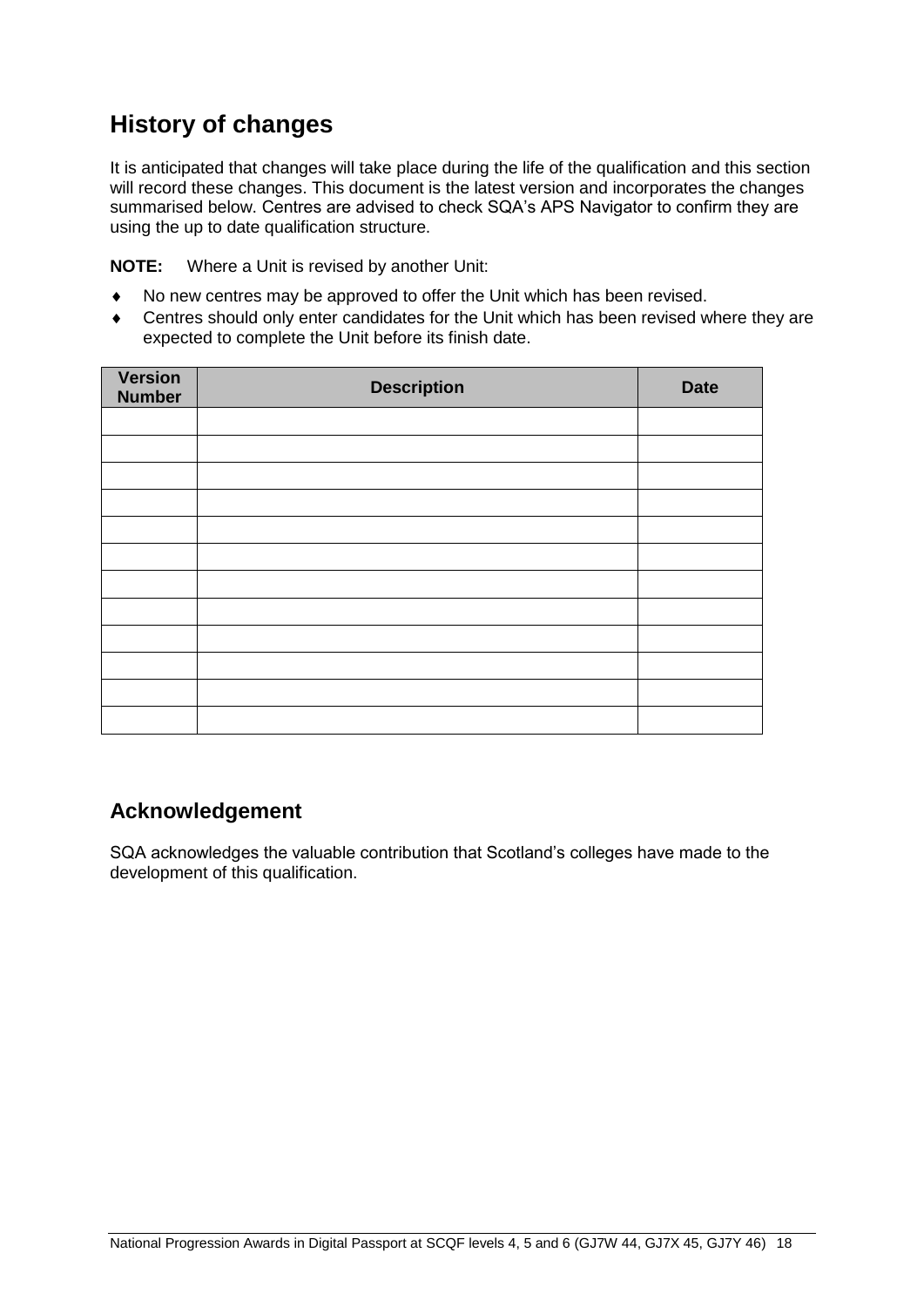# <span id="page-20-0"></span>**9 General information for learners**

This section will help you decide whether this is the qualification for you by explaining what the qualification is about, what you should know or be able to do before you start, what you will need to do during the qualification and opportunities for further learning and employment.

This qualification will give you the opportunity to develop your knowledge and skills in handling information, in understanding and using computer networks as well as social media. If you want to be more confident and skillful in using your smartphone, tablet or laptop, to understand more about how to use computer networks, to find out more about social media such as Facebook, Instagram and Twitter, then this is the qualification for you.

If you want to gain experience of using the Internet based services like Facebook, Twitter, Tumbler, Skype, to contact family and friends, to help you with educational projects, to join in community projects, to support and market a business enterprise. Then the National Progression Award: Digital Passport is for you.

Whether you are a complete beginner, an older learner, or someone who would like to build on the knowledge and skills they already have, Digital Passport will offer you lots of opportunities to make progress and become successful and participate in the digital world.

The qualification will develop your knowledge of and give you practical experience in, eg customising the display, the hardware, sound, accessibility and security settings of a computer device, organising information, using contemporary operating systems, structuring files and folders, remixing and creating information.

It will give you the opportunity to develop your knowledge of networks and network devices and give you practical experience in, eg connecting to networks, using networks to work with other people and implementing security.

The qualification will help you develop your knowledge of social media and its use in community projects, education, business and politics. You will be given practical experience in the use of social media, eg to develop personal interests, to get involved with your local community, to develop an educational project, to promote an enterprise activity.

If you are a beginner you can start with the Units at SCQF level 4. These Units will give you some basic skills and knowledge and build up your confidence enabling you to progress to the more challenging Units in levels 4 and 5.

You will be asked to produce evidence of your progress through the qualification. You may be asked to produce a series of e-portfolios which contain evidence in the form of presentations, web pages, digital photos, video or audio clips you have produced. The evidence could include screenshots of, eg your use of social media or your use of application software to remix or create information.

If you create and maintain a blog then that could be the main source of your evidence.